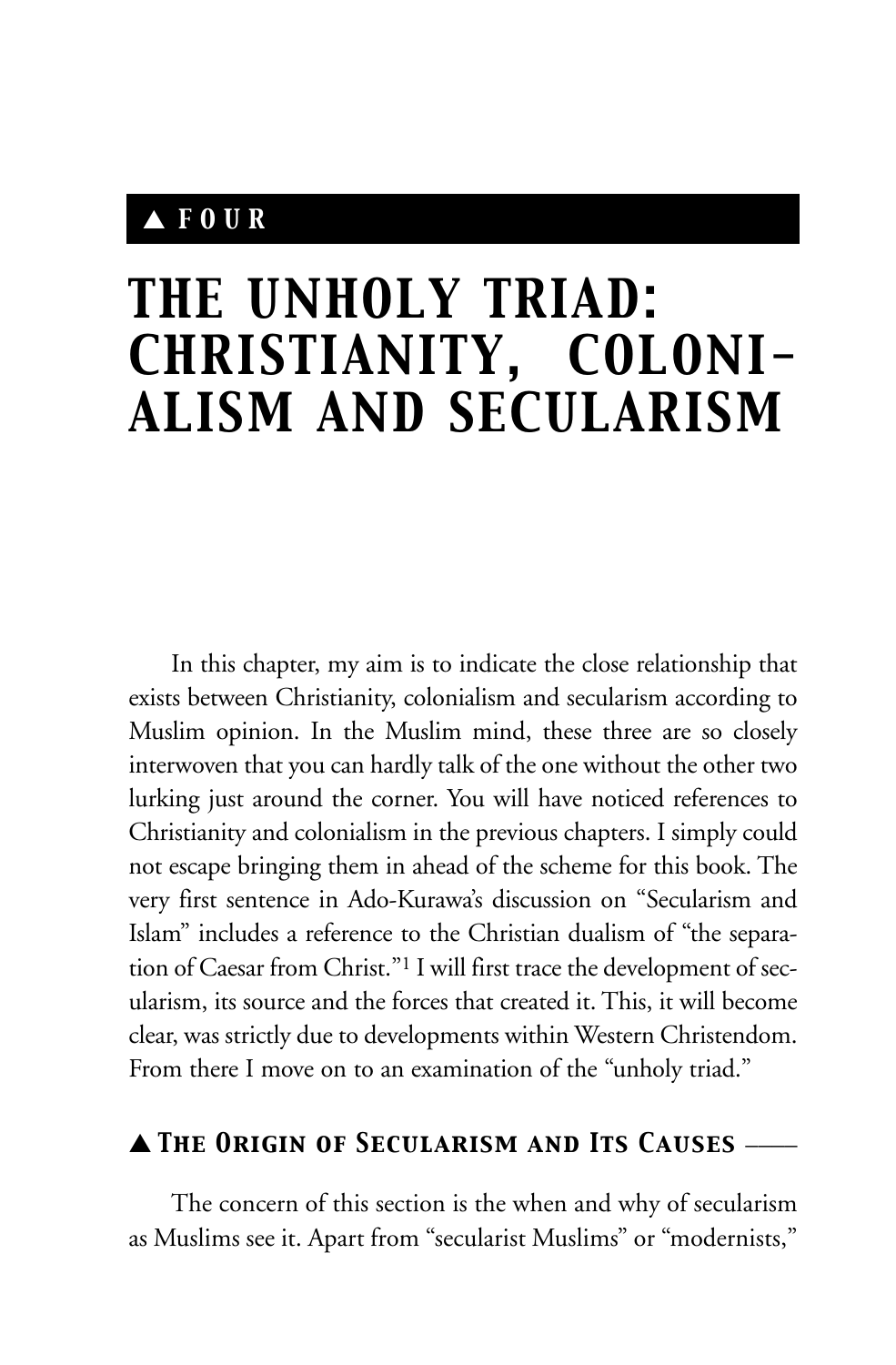Muslim writers roughly agree with each other about its origin and causes, so that the slightly different spins they may have on the details do not need to detain us. They present us with various write-ups, some fairly lengthy, about how secularism developed in the West, its reasons and its effects on both Islam and on Christianity. A major thrust is that it belongs in neither religion and that it transforms them both beyond recognition to the point of serious distortion. It leads to heretical theology and to chaos through the valley of immorality.

As to the origin of the term "secularism," one of the anonymous authors in *Nasiha* traces it back to one Robert Cooper, who allegedly first introduced it at a scientific meeting in 1851 in London. The rise of secularism itself was, according to the author, originally due to the clergy that had become thoroughly oppressive and had forgotten the basic precepts of the faith. Of course, there was also the church's opposition to science, an episode personified by Galileo.

Ado-Kurawa writes extensively about this origin and history. The impetus for secularism was provided by the church's "struggle for state power for centuries." He asserts that "the control of the church retarded the development of Christendom," an acute and, I want to add, accurate insight that is not recognized by many Christian leaders even today. In addition, "numerous controversies caused division in the church until 'discipline was relaxed and church prestige fell.'" The Reformation "did further damage." In the course of the above developments, the church ran "into conflict with political authority," as well as with philosophy and science. Its interference in other sectors was "illegitimate" by its own standards and incompetent because of "its inadequacy in non-spiritual matters." Various movements arose that redefined society for the purpose of "filling in the secular ideological vacuum." Eventually, "secularism was propagated as the only solution to the oppression of the official church" when the latter denied freedom of conscience to those who disagreed with its doctrines.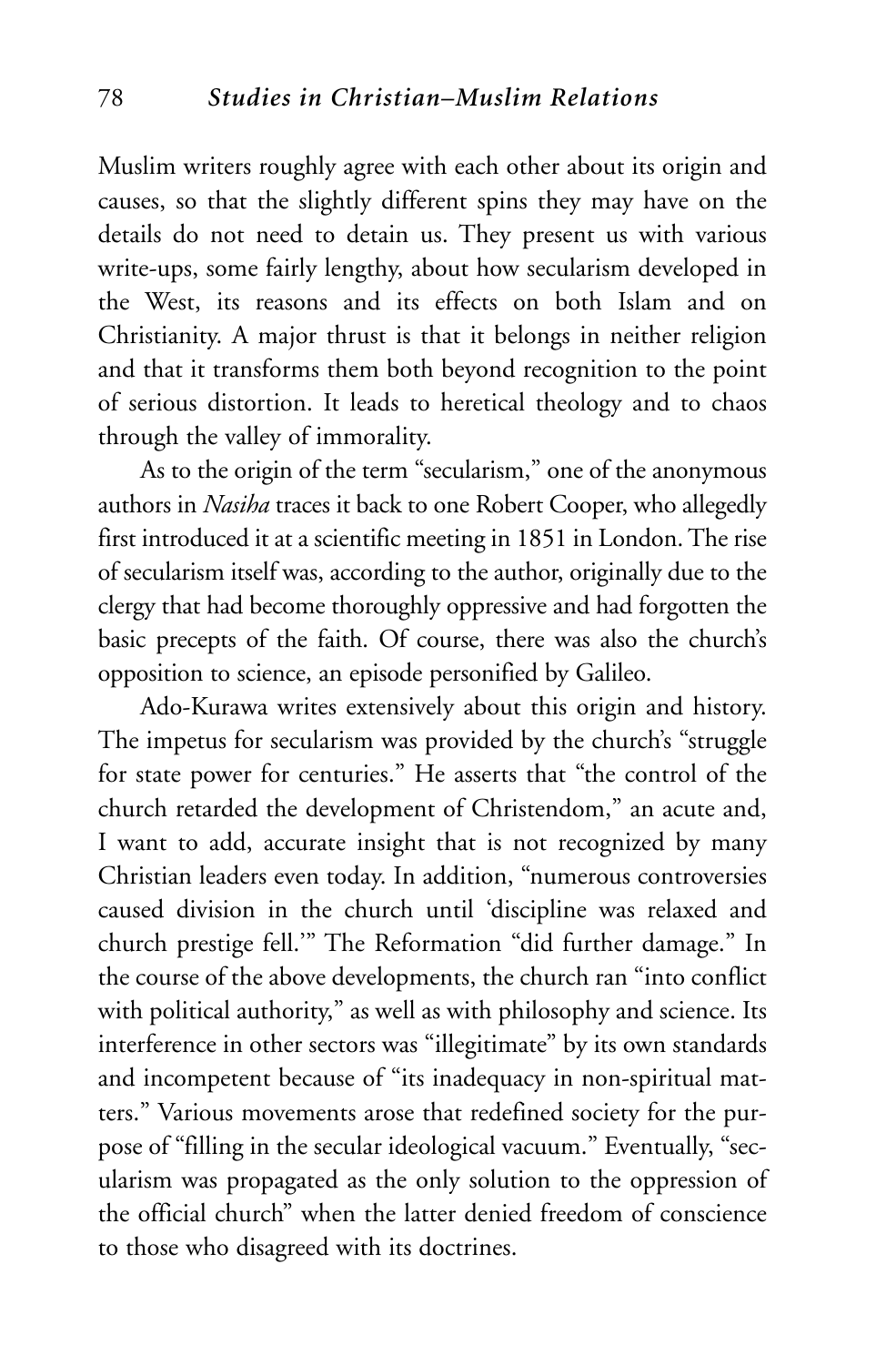An additional major factor was Enlightenment philosophy with its propagation of "the supremacy of reason over revealed truth." "Confidence in the natural powers of human beings" increased at the expense of religious truth. The result was the marginalisation of religion. European culture shifted from its God-centred focus to man-centred. The process culminated in the French Revolution with its dethronement of both religion and church and with the triumph of secularism along with its concept of human autonomy.<sup>2</sup>

El-Miskin suggests that secularism arose partly in reaction to the ascetic strain in Christianity that encouraged a degree of "disdain of this world." He detects three main sources. The first is the New Testament statement of Jesus about rendering unto Caesar and certain other passages such as Romans 13:1-3. The second is that of Renaissance humanism that saw "man as the central measure of values." During this stage, the separation of religion from "politics, economics and general cultural matters" came to be "regarded as [a] sophisticated manifestation of modernity." The third cause is the 19th-century "general attack on religion and supernaturalism." This freedom of thought El-Miskin identifies as central to secularism. It is based on the failure to understand "the extreme limits of human knowledge."

Husaini Hassan traces the birth of secularism to the 15th century in the West. It was a device to get rid of the exploitative feudal rule of the church over all aspects of life. The church monopolized the people's resources and practised forced labour on its lands. This was all supported by selective preaching from the Bible. The dualistic compartmentalization of life into sacred and secular served as a justification mechanism for their practices. That same century witnessed the beginning of "the decadent European expansion to other parts of the world." This, in turn, coincided with "the decline and fall of the Muslim world."3

Ibrahim Avagi intimately links the emergence of secularism to democracy in the West. The origin of democracy, he explains, is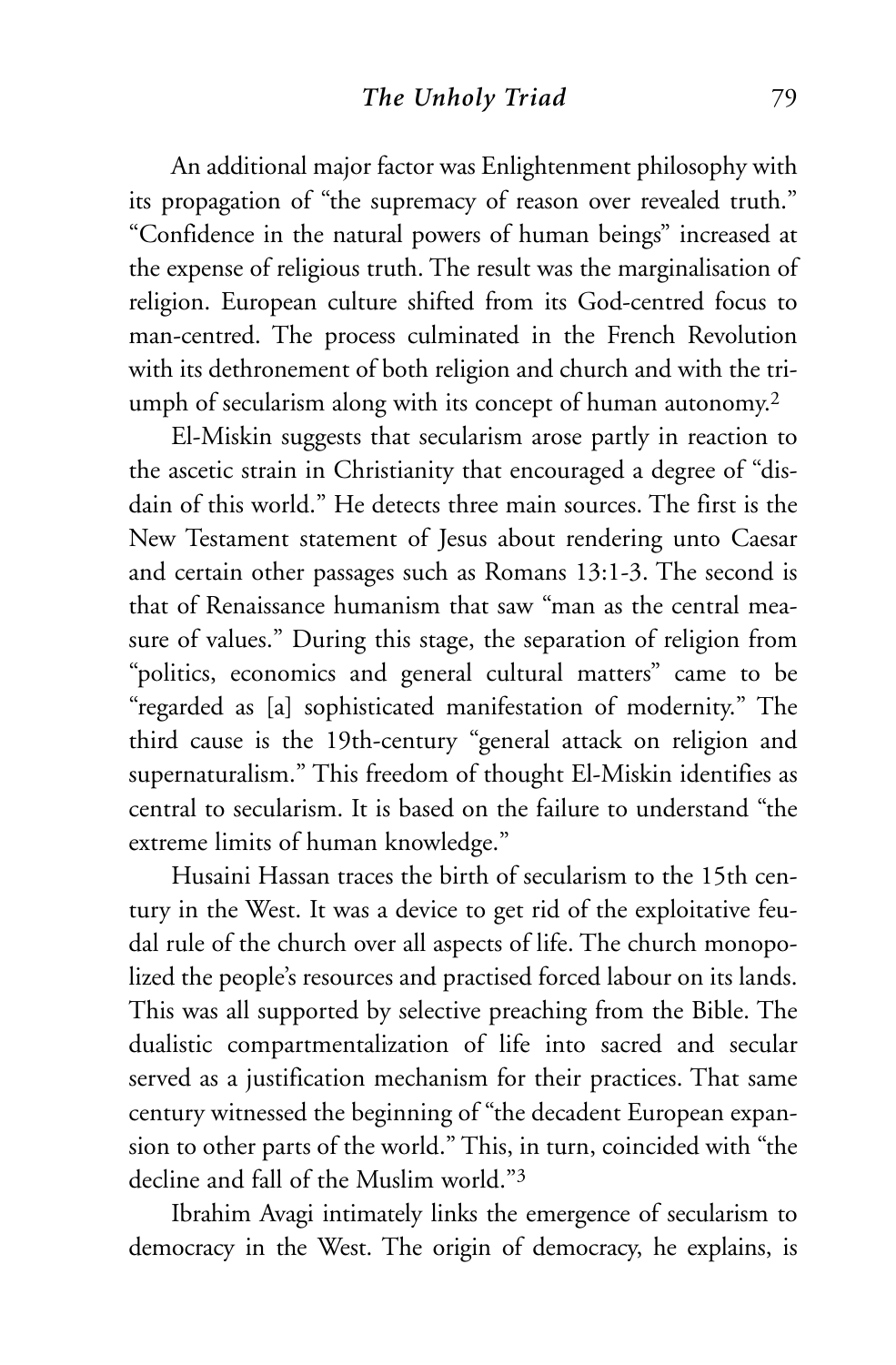Greek. It was adopted by the West in an effort to restrain the oppression practiced by both state and church. From there it developed into a rebellion against God, "who has the wisdom and knowledge to decide for people what is best for them. They rejected the supremacy of the Creator in favour of the principles of democracy, which allows the decisions of people to supercede the decision of anybody else, including the Creator." The Reformation carried it forward. It was now for the people themselves to reject all authority, even in religion. "If the religious Scripture stipulates the punishment for murder to be death by hanging, the people have the democratic right to decide to repeal that law and replace it with something more conducive to their wishes." They even created their own versions of the Bible. "Thus England became a secular state where the laws of man supercede even the injunctions of the Creator. Thus, democracy is a deviation and a perversion of the system ordained by the Creator through all the Prophets He sent to mankind."4

Awwal Yadudu traces the origin of secularism to the power struggle between the Pope and the state. The dualistic reduction of religion under secularism "was accepted by papal authority, when it lost dominion over the temporal affairs of the society. It has since remained a perfect arrangement by which the church has dichotomized human life so as to retain control over one part and surrender the other to the temporal authority which had triumphed over it. It was a concession made to save face and it was easily legitimated by recourse to Biblical authority."5

Az-Zubair asserts that during the Middle Ages, Islam and Christianity were "very close" in that early Christianity was "consistently opposed to secularism." He traces the earliest forms of secularism back to Greek philosophy6 that had seeped into Christianity. It subsequently was strengthened during the European Enlightenment and further developments of rationalism, empiricism, science and technology. Christianity had no love for secularism, but, realizing that they were facing a losing battle, the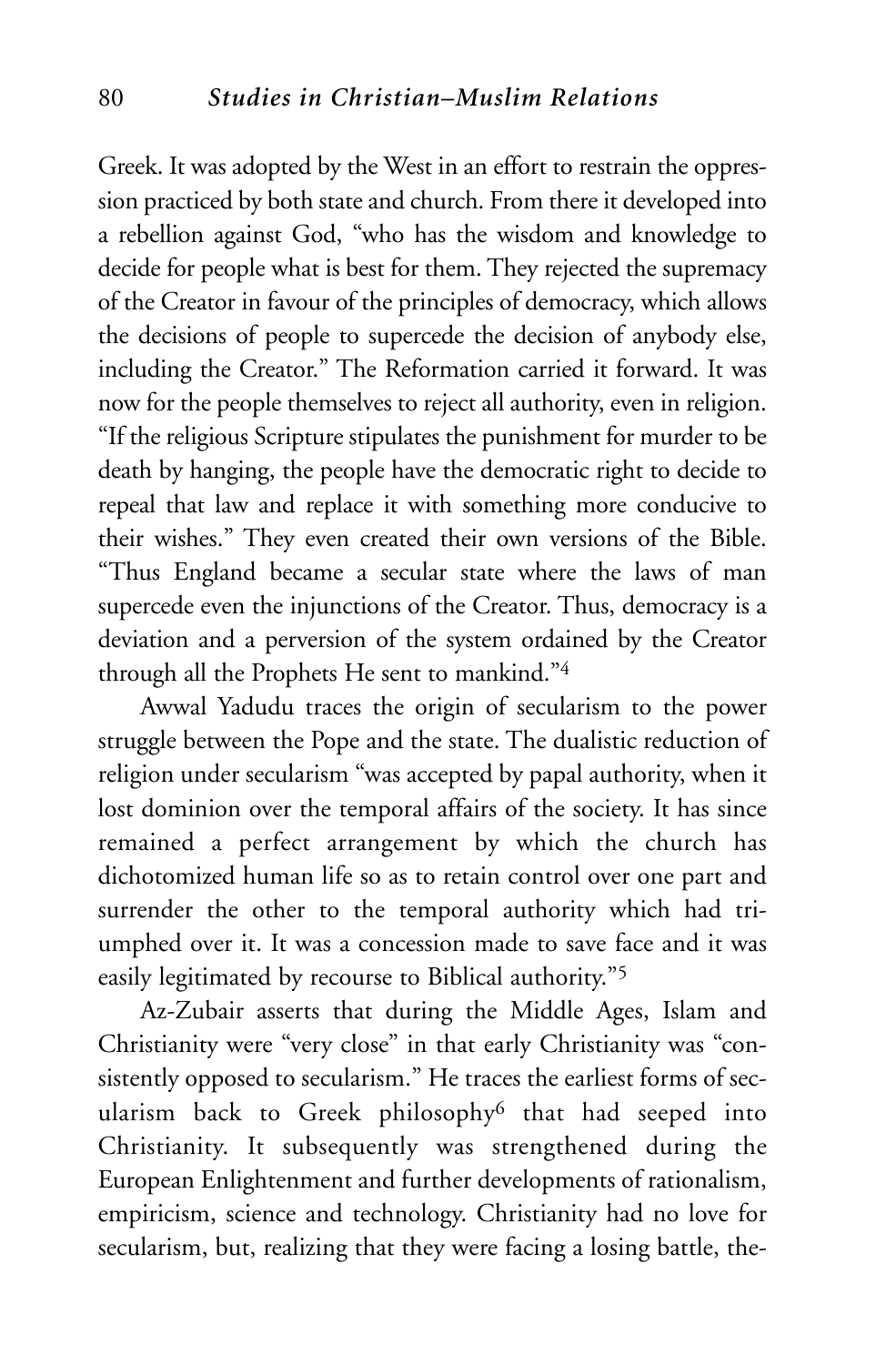ologians devised ways to incorporate secularism into their system and now claim that it had Biblical roots! This spelled the "overthrow of religion" in the West and the triumph of science—and every other fashion that then got its short space under the sun. To justify these developments they ended up dismissing the Bible as unreliable, even "parochial and oppressive." An additional factor is that when the church realized it was also losing power to the state, the secular dichotomy became the fence used to protect its remaining turf, the so-called "sacred," while it ceded the secular to the state. The former enemy had become their shield. Not being a Christian, Az-Zubair does not want to tell the church how to solve these problems of its own making, but he welcomes "those who want to fight this scourge of secularism."

A major thrust of Az-Zubair is that secularism is a foreign body in Christianity; it does not belong there. It has transformed that religion almost beyond recognition and has led to all kinds of deformation, including heretical theology, female clergy and homosexualism. He also suggests that Nigerian Christians have a choice: Since secularism is not inherent to Christianity, they can be Christian without following the West's secular route.

Bidmos concludes that secularism was "developed to replace religion and to provide man with alternative principles that govern his daily routines." He continues, "A secular country runs its affairs absolutely without any religious considerations. All religious practices in a secular society are conducted privately."7

According to Musa Sulaiman, secularism was a reaction to various factors in the Christian West. There were the "intense control of society by the Church and its despising of human affairs in favour of the life hereafter." This went along with a "negative attitude towards scientific experimentation."8

The details of the various explanations may vary here and there, but it is clear that Muslims have sensed the basic reasons for the development of secularism in the West and its destructive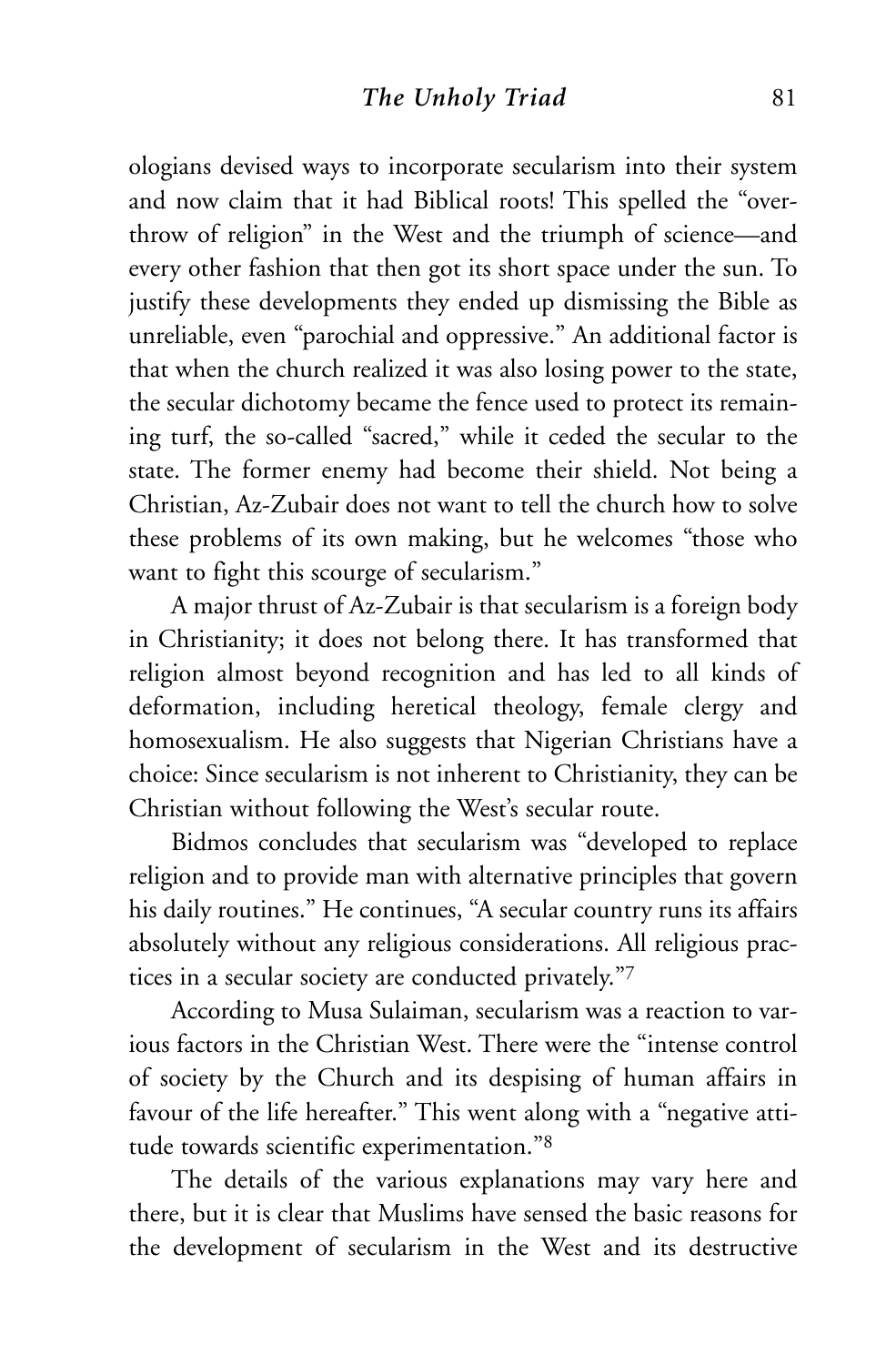power over Christianity. They also indicate keen awareness of the dualism inherent in this perspective and are repulsed by it. In these historical snippets they clearly identify secularism as the product of an oppressive church and of the interplay of Western Christianity with governments and philosophies. Christians, however, regard secularism sometimes as liberating and at other times as protecting the turf, while others agree with Muslims in seeing it as a force that undermines religion. Above all, in spite of secularism's basic hostility to religion in general and to Christianity in particular, Muslims associate the two closely with each other. Where they detect secularism, they recognize Christianity lurking around the corner and vice versa. They always come in one package.

# ▲ *Selected Quotation*\_\_\_\_\_\_\_\_\_\_\_\_\_\_\_\_\_\_\_\_\_\_\_\_\_\_

*Historically, the secular state emerged in modern times in response to religious infighting that plagued Europe for over a century, and put social life on a self-destructing path. The Hundred Year War posed a serious threat to the then emerging modern Europe, underscoring the need to keep the state and church at a comfortable distance. While the secular state was designed to prevent organized religion from controlling public institutions, it did not necessarily aim at undermining religiosity per se, or alienating religious communities. Rather, it was perceived as a multireligious society's best defense against the imposition of the religious values and world view of one community on another*—Hussaini Abdu.9

#### ▲ *A Foreign Feature* \_\_\_\_\_\_\_\_\_\_\_\_\_\_\_\_\_\_\_\_\_\_\_\_\_\_\_

Muslims generally so closely associate the Christianity of the West and its Nigerian offspring with secular dualism that they are basically regarded as synonymous. Secularism is an essential ingredient of this type of Christianity. That is the way it has developed over time.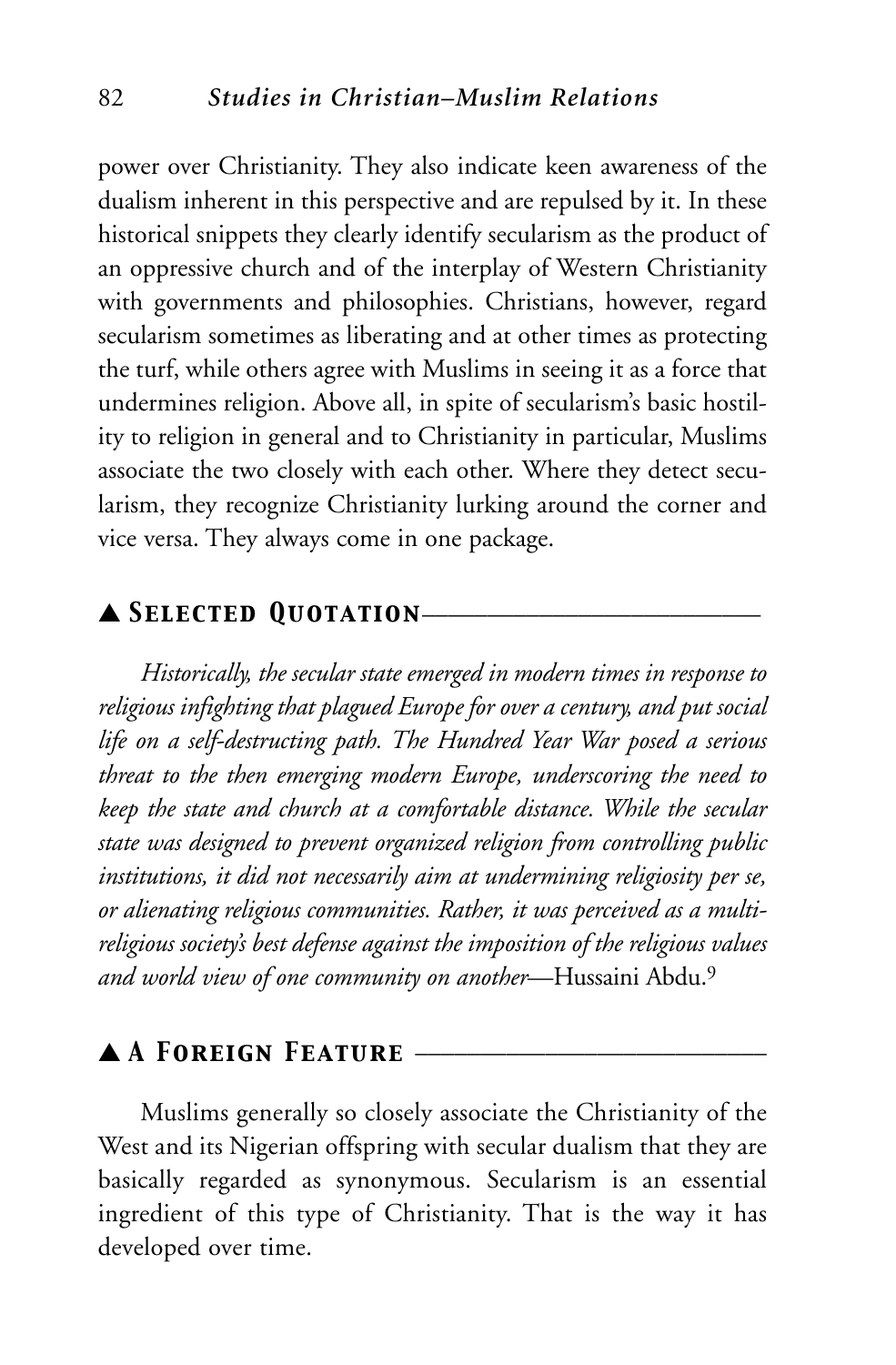Ado-Kurawa thus interprets Christianity from a very dualistic perspective that he identifies with secularism. Christianity, he asserts, has "refused to incorporate those material aspects of life for which man has shown more interest. The prime objective of Christianity is the salvation of the human soul," a very pietistic interpretation. Hence, "it acknowledges the separation of the state from religion [as] this was first facilitated by Paul and others." "Christianity recognizes the separation of the secular from spiritual life. Thus it has opted to concern itself with spirit and left the determinants of the spirit to other organs of the social organization." That this arrangement, according to Ado-Kurawa, became unworkable will be shown later.10

Similarly, Ibraheem Sulaiman connects secularism and Christianity very closely. He writes, "Historically and in practice, secularism is a development peculiar to Christian civilisation; it is a child—albeit a bastard—of Christianity.11

The last phrase is important. While Muslims identify the two, they also realize that it is an uneasy fit. They are not natural bed partners. Various Muslim scholars recognize not only that secularism is hostile to Islam, but also that it undermines Christianity, especially Protestantism. Tofa refers to the poor spiritual state of much of the Western church with its heretical God-is-dead movement that sees His "demise" as a sign of an emancipated and mature world, one without God and without religion. Among its theologians he has witnessed "a general resignation to the fact that Christianity will die or is already dead." They desire to move with the changing times in tune with the dictates of secularism, which, they claim, originates in the Bible itself. The result is an unending series of theological novelties.<sup>12</sup>

One Aliyu Mashi from Kaduna wrote a letter to the editor that expresses great annoyance with Christians and Westerners. Annoyance may have kept him from expressing himself properly and, perhaps, prevented the editor from correcting him. However,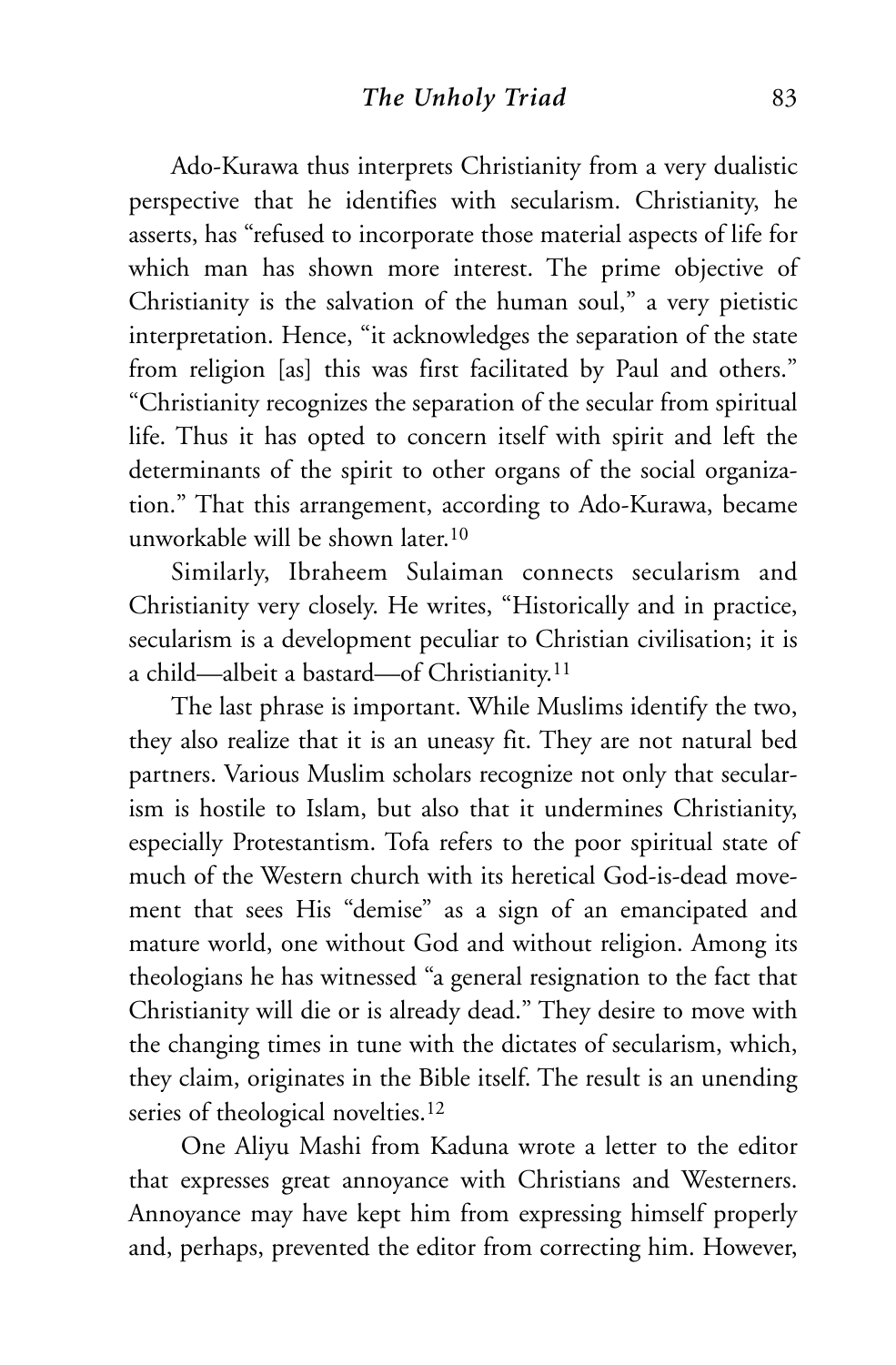it is clear that he understands the spirituality of the West better than some natives. He states, "We Muslims do not see the West and America acting as infidels. The duos are not infidels but gods, or, at least, their euro and dollars are. The two are gods, with secularism as their religion. Muslims have rejected secularism in its entire ramifications, because it is anti-Islam, anti-Christianity [and] therefore anti-God."<sup>13</sup>

The damage secularism has inflicted on the Western church is a popular theme. "The West has become less religious [and] less spiritual; not only more secular, but dangerously more materialistic." Ado-Kurawa applies the following terms to the resultant Western culture: "materialism of excessive greed," excessive in everything: consumerism, sexuality, self-indulgence, and hedonism.<sup>14</sup> That's what happens with a secular people. They sink into a dark swamp. As one editor describes the British: "Having nothing to worship or serve, except the world and its goods."15 That, from the Muslim point of view, is the lowest rung a people can reach.

One Mustapha of Kaduna is a writer with a smattering of Greek philosophy. He lays a strong connection between Western Christianity and Greek philosophy. He wrote that Plato, Aristotle and others introduced a naturalistic explanation of the world. On basis of "purely rational terms," they reduced the "origin and reality" of the world "to mere natural causes and forces." The Roman world had already bought into the results of this Greek philosophy when Christianity developed. It was an easy step for this religion to adjust to this "pure rationalism and concomitant naturalism, stripping nature of its spiritual meaning that the intellect alone could recognise and seek to fathom." It thus accepted this "demeaning [of] the kingdom of nature and neglecting serious contemplation of it in favour of the Kingdom of Allah having no connection whatsoever with the world of nature."

Mustapha is not always overly clear, but let us try to follow him. The result of the above development was "that Christian the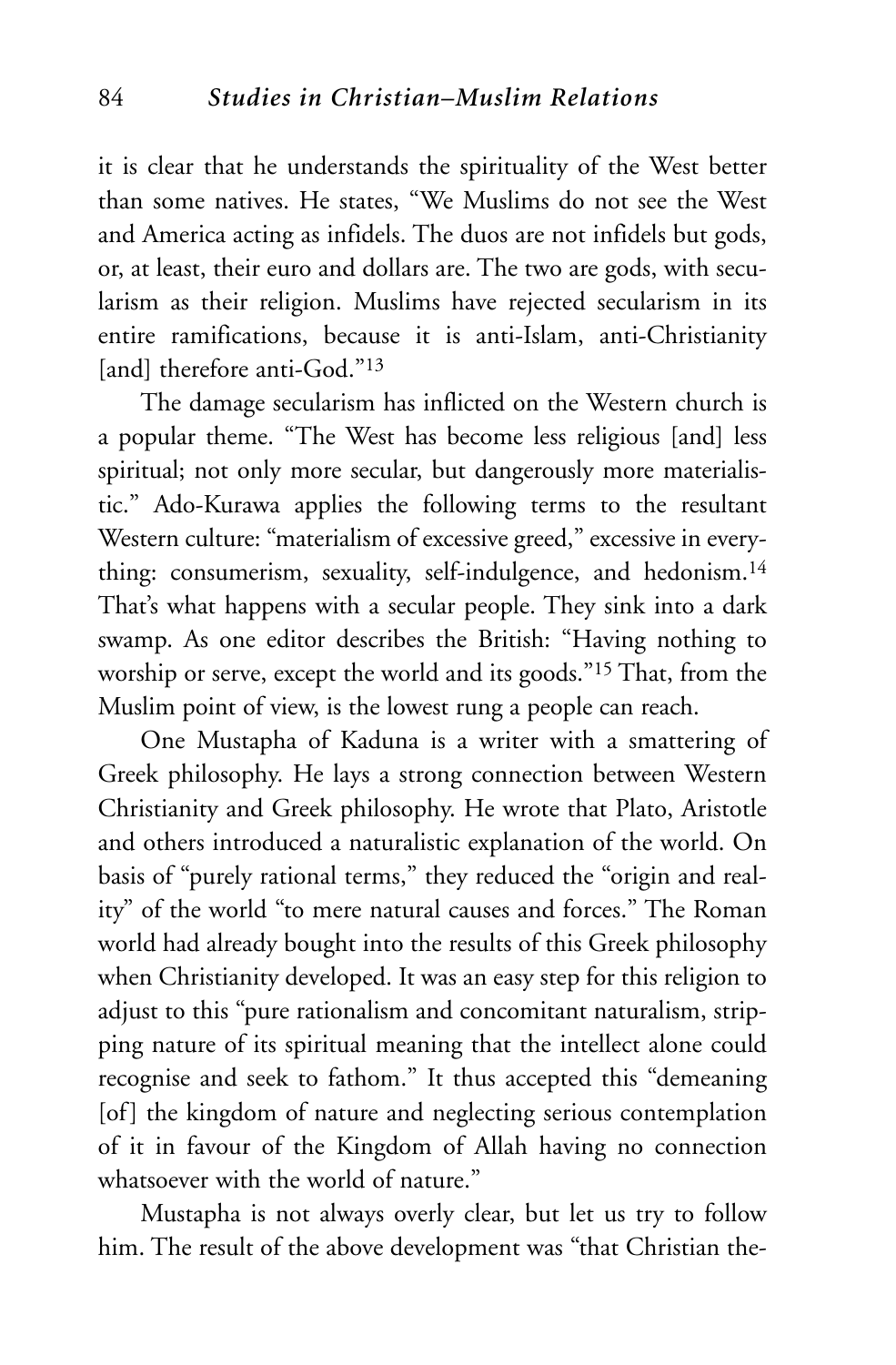ology began to suppress the role of intelligence and hence also the knowledge of spiritual truth" that eventually led to the elevation of "purely rational theology." In his own words, "Christian philosophers envisaged the rise of science and the overthrow of religion. With the rise of reason and empiricism and scientific and technological advances, some Western philosophers, poets and novelists hailed this contemporary event as preparing for an emancipated world with no God and no religion at all." This process produced secularization. "These theologians and theorists aligned themselves with the forces of neo-modernist thought. They went so far as to assert that secularization has its roots in Biblical faith and is the fruit of the gospel. Therefore, rather than oppose the secularising process, Christianity must realistically welcome it as a process congenial to its true nature and purpose."16

It is not only Nigerian Muslims who recognize this antithesis. Western philosophers themselves affirm it, Ado-Kurawa assures us. They *separate* reason from faith and thus insist on the *autonomy* of reason divorced from revelation and faith.17 Reason is *supreme over or above* revelation. The bottom line is that "secular humanists do not accept the legitimate existence of revealed knowledge." Ado-Kurawa quotes E. Gellner, who stated that to those who have deeply imbibed the spirit of secularism "the notion of a revelation is morally unacceptable." It has sought "finally to destroy Christianity," a fact acknowledged by Western intellectuals.18

# ▲ *Colonialism, Christianity, Oppression* \_\_\_

Non-Muslim readers may have noticed that an angry and haughty spirit pervades much of the Muslim discussions on secularism, as well as an attitude of disdain. That spirit can be explained, I believe, by the fact that the West and Islam have certain characteristics in common. They are both haughty and imperialistic. When these two similar forces met, the response of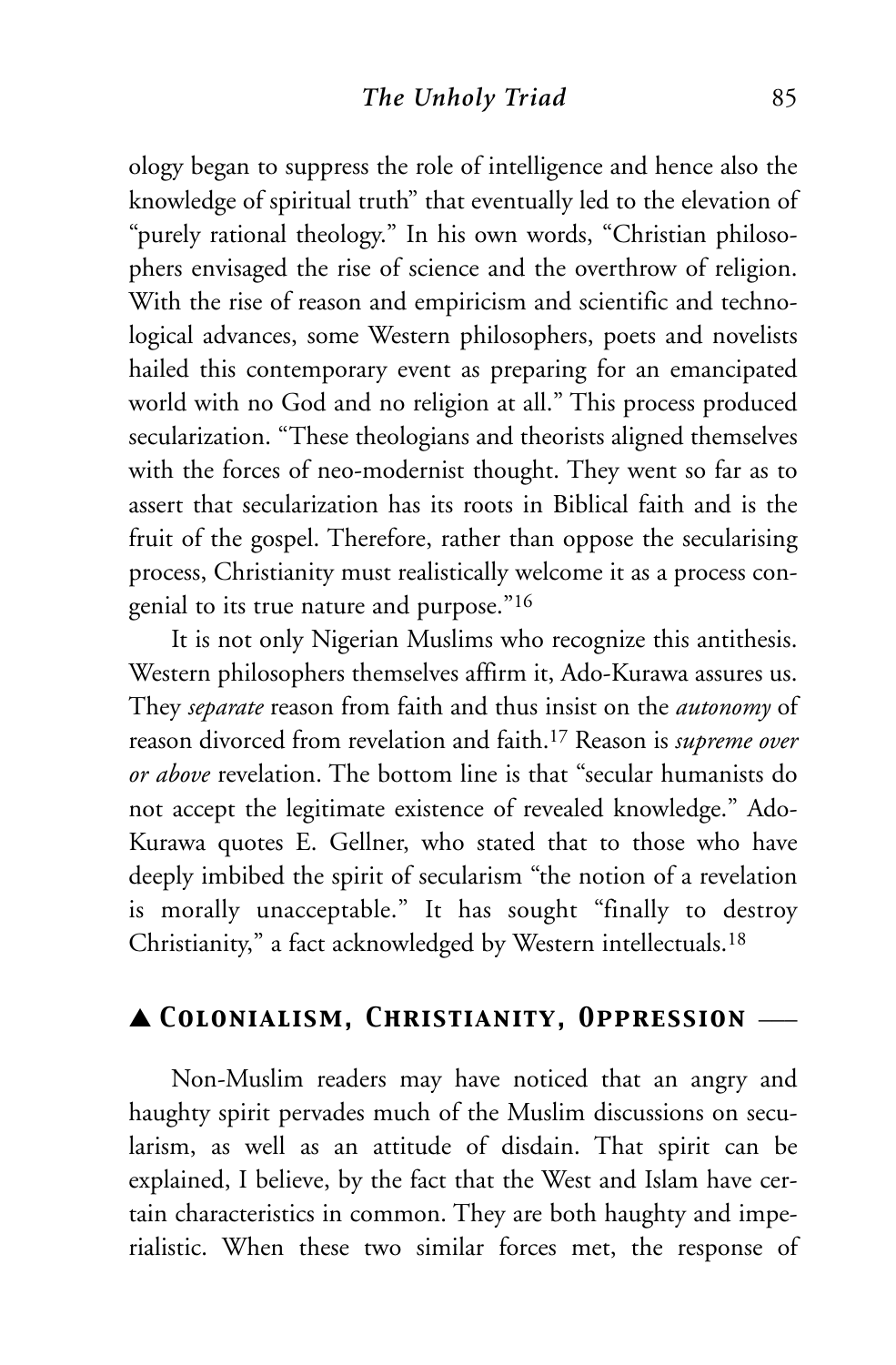Muslims, being the underdog, was anger, frustration and more haughtiness. How could such a barbaric people overcome and rule the Muslim *umma*? That was an unthinkable, insulting and theologically impossible situation. Furthermore, how did these Western *kafirs* dare look down on Islam with such a superiority complex? On Islam, the people of the Prophet and of the miracle of the Qur'an? On Islam, the people who taught Europe the classics and the early sciences? Nigerian Muslims recall proudly the early Muslim *blitzkrieg*, "the vast expansion of the first Islamic centuries" by which Islam swept across large expanses of the globe. They also remember fondly the scientific traditions whose spring fed the Christian West and gave it the glory and advancement—scientific and technological—it enjoys today. They could not and cannot accept such disdain for the manly faith of Islam, that both peacefully and militarily "swept across the Middle East, Asia, Africa, and part of Western Europe."19

One of the anonymous writers in *Nasiha* magazine presents his version of how the West overcame and undermined Islam. Western Christians—and do remember that in Muslim eyes, West and Christian are inseparable—and Muslims began to make war on each other after the Tartars and Mongols had done their thing. Christians soon realized that only Muslims would stand in the way of their imperial ambitions. So they decided to create a distance between Muslims and the core of their religion so as to emasculate Islam at its heart and thus weaken its adherents.20

They first took over leadership in world trade and then turned to undermining Muslim education. They destroyed Muslim educational establishments in order to promote their evil pagan customs. I have already dealt with this in some detail in Monograph Two and so will only summarize a few salient points here. Education became totally secular like the rest of life.21 The result was that young people began to develop contempt for Islam and turned away from it. Gradually Muslim stu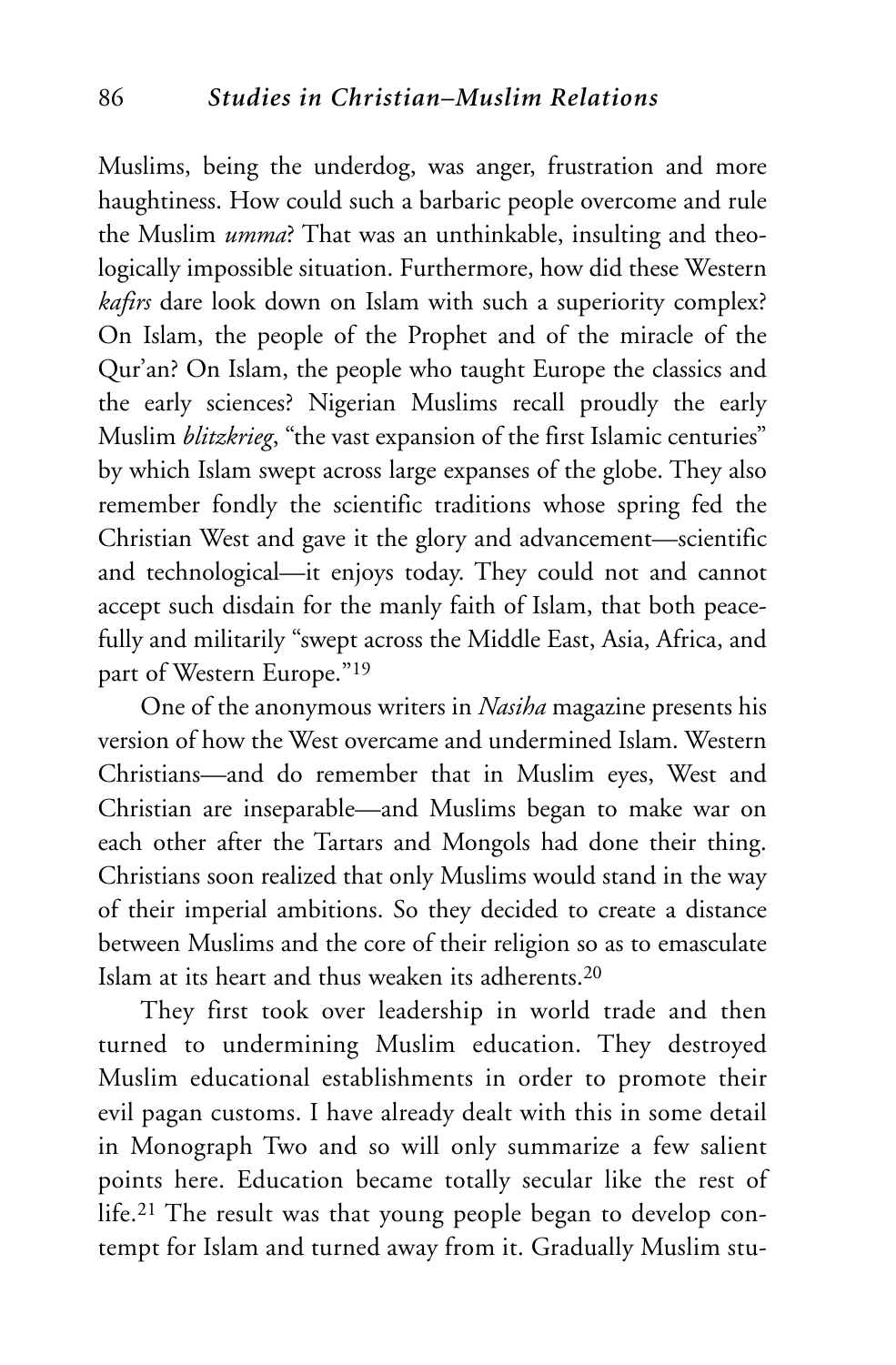dents gained the impression that Islam is regressive, useful only for the ignorant.

Islamic Religious Knowledge (IRK) was taught, but even this within secular parameters. Instead of Islam being taught as a complete way of life, it was reduced to a "religious" subject that had no connection with any other course. It became increasingly irrelevant and given only limited time. From the most important, it slid into the status of least important and least popular. The teachers were often poorly trained, so they were despised and their subject discredited. Yes, Islam was still taught, but it had been reduced to a travesty with few traces left of the glory of Islam. It was now emphasized that religion, including Islam, is merely a private, personal affair between a person and her God. A serious case of secular reduction of a wholistic religion.

Nigerian Muslims are also aware of and concerned about the secularization of education in the international context. In a lecture, Muhammadu Maccido, Sultan of Sokoto, expressed his appreciation for a "proliferation of Islamic centers and organizations all over the world" and the resulting spread of Muslim scholarship. A major need for this is created by "the increasing secularization of the modern (western) school system" that "has pushed Muslims to seek alternative ways of acquiring scholarship and educating their children."22

In politics colonialists also created havoc. They promoted the notion that government is merely a human institution. People have the authority to choose whatever representatives they want. These, in turn, will pass any law they choose, disregarding any divine law. God, they taught, has nothing to do with politics. In addition, by imposing national borders and a sense of nationalism, they undermined the brotherhood concept in Islam that disregards borders. It was plain to all Muslims that this was pure, unadulterated paganism.

The result of all this is the separation of Muslims from the laws of God. Islam has been reduced to a mere spiritual religion with its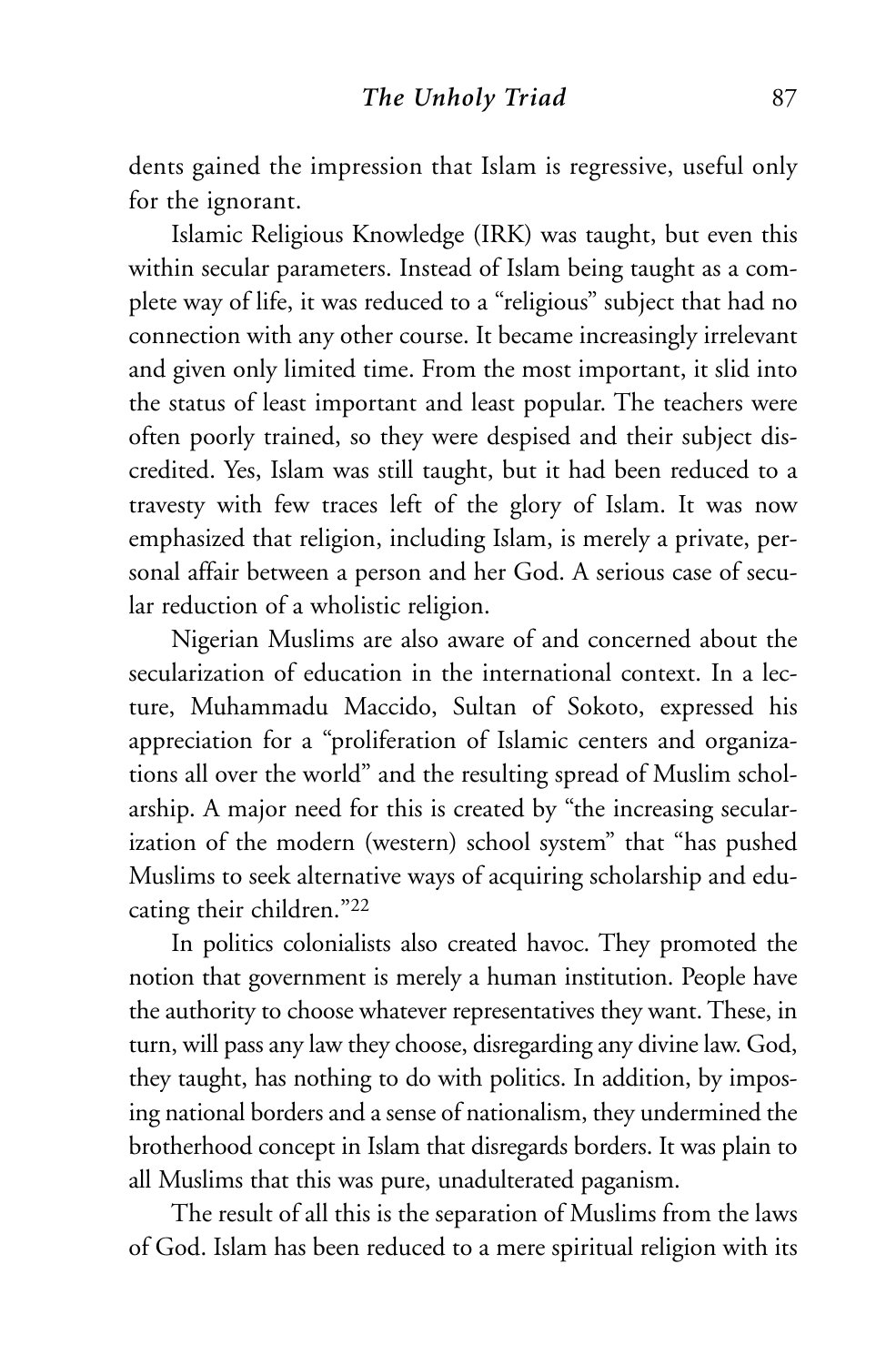five pillars and even their proper observance has fallen by the wayside. The rest of life is now conducted according to human laws. Today Arabs are more proud of being Arab than about being Muslims. They are divided and even war with each other.<sup>23</sup>

At this point, the same anonymous *Nasiha* writer starts with the Nigeria part of the story, beginning with Shehu Dan Fodio. From Monograph Two you may remember that this man started a revival in the early 19th century in Sokoto, after Islam there had deteriorated into a regime of oppression and corruption. Our writer for some reason "forgot" to indicate that this happened quite independent of Western input, decades before the latter appeared on the horizon. Dan Fodio restored a wholistic Muslim regime in which all of life was once again subjected to Islam. Unfortunately, after his death, things soon returned to their former state. Once again, Islam became separated from life. Materialism, slavery and women were all the succeeding leaders knew.24 The people were suffering from oppression and increasing ignorance. Islam had once again fallen on hard times, but it would be a long shot to blame it on colonialists this time. So, steep decline of Islam at least twice without Western causation—before Dan Fodio and before colonialism.

It was under these circumstances that the white men appeared. They began to undermine Islam, despised it and did away with the sharia. They frightened Ahmadu Bello, the famous Sardauna of Sokoto, into thinking that, unless Nigeria adopt secular law, the country will not develop. This circumstance led to the establishment of the Penal Code, the law under which Northern Nigeria was to operate. Only family and private affairs were left to sharia. Slowly the reduced sharia system atrophied as the judges knew less and less. Islam had lost all its glory even to Muslims.

Politics deteriorated into a secular affair. Political parties broke up the unity of the Muslim community. They insulted each other left and right.25 This new elite was nothing but a pack of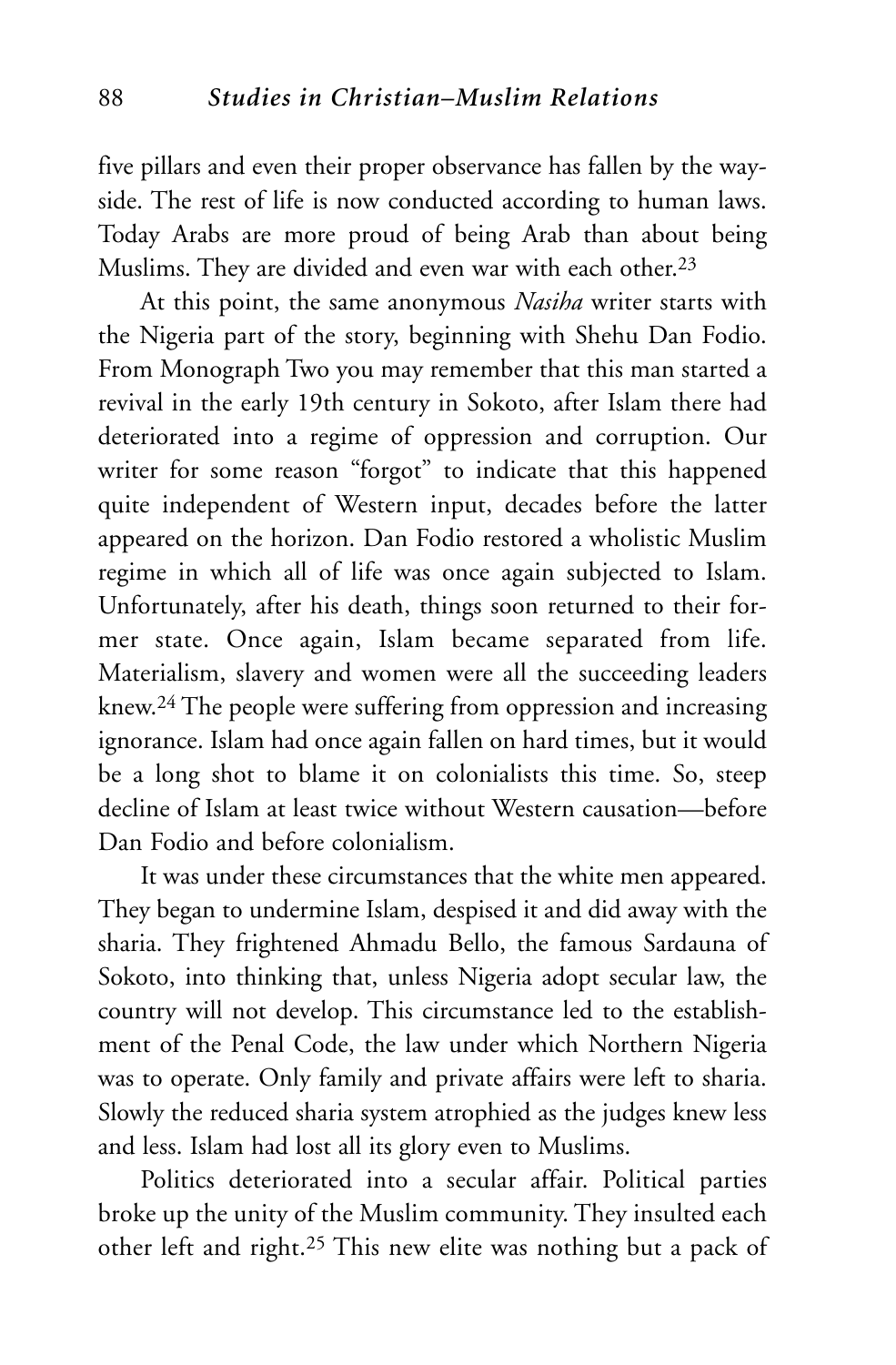thieves who, in cahoots with their imperialist "sponsors," stole the populace blind.

According to this write-up, the story of Nigeria is parallel to that of the global Muslim *umma*. All Muslims have suffered from the imposition of secular colonialism. And Christianity was, according to this perspective, a full partner in the enterprise of destroying Islam. Like others, this writer lumps all three into one unholy triad: Christianity and missions, colonialism, secularism. "The sharia was adjusted in order to fit into the legal system of Christians (Europeans)—the colonialists."26

Not only does Islam identify Christianity with secularism, but as we have just seen, it also identifies colonialism with Christian missions. The latter is simply the handmaiden of the former. They are one in spirit, the spirit of secularism. These three form an unholy triad that is consciously hostile to Islam and spells oppression in every aspect of life. Secularism is the weapon used by the West, through colonialism and missions, to undermine and destroy Islam. It is not simply one of its weapons; it is *the* weapon, the major tool used against Islam. Here, then, we have an additional factor for Islam's angry resistance to secularism.

Taking the long look, Abdullahi Mustapha explains how Islam everywhere faced its "most serious challenge ever" from the West:

*The long process of Western intervention and presence accompanied by gradual educational and economic control, gave way to active political and military subservience of the Muslim nations to the West. As a result of this, the Muslims found themselves subjugated and ruled by the Western Christian invaders. Their [Western] educational, cultural and economic as well as military power were advanced to justify the superiority of the Western Christian civilization, and hence their right to exercise political authority over the umma. The status quo remains till today after the carefully orches-*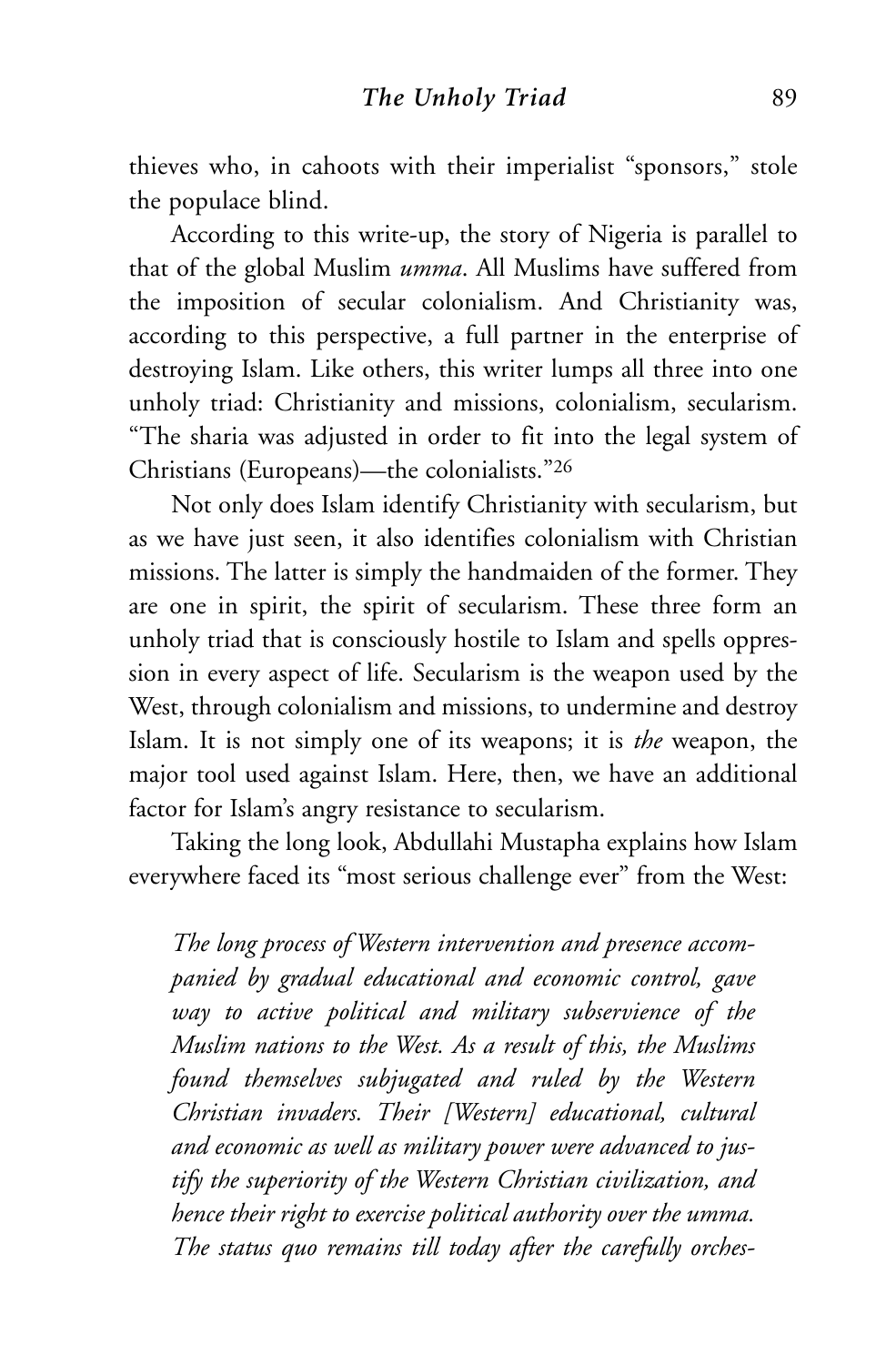*trated "independence." For after "independence"…those who assumed political leadership, were those adequately fed and trained in Western educational and political culture; people who became mere robots and who are culturally dislocated from their own rich culture, history and religious belief.*<sup>27</sup>

Addressing the contemporary world situation, Ibrahim Umar begins his article on "Islamic Liberal Democracy" as follows: "Western nations are using their economic, political and military strength to force liberal democracy upon all countries of the world. This political system has an ideological foundation of secularism, i.e., separation of religion from other vital aspects of life like politics and economy." In "most of the Muslim countries of today" we have a situation where the majority may be Muslim, but they know nothing about Qur'anic politics. This ignorance is "the result of decades of Euro-Christian colonisation and subsequent destruction and substitution of Islamic educational system and ideology." Such ignorant Muslims "are likely to vote for ignorant fools who will flout and scorn the laws of God in preference to secularism." The West is "cunningly and deceitfully" forcing liberal democracy on the Third World as a means of keeping it "under their control and hinder them from any meaningful political, economic, cultural and spiritual independence." Umar cites three examples, namely Egypt, Algeria and Nigeria. In the first two, the West by pressure, blackmail and other means supports secular governments in their repression of popular Fundamentalist political parties. In Nigeria the West is "advocating for the system, because they know that the majority of Muslims are yet to wake up from decades of colonial and ideological slumber." The point of his article for our purposes is his emphasis on Western secular force and manipulation against popular Islamic Activist movements.

Yusuf Hadeijia of the College of Engineering and Technology, Jigawa State, makes a similar point: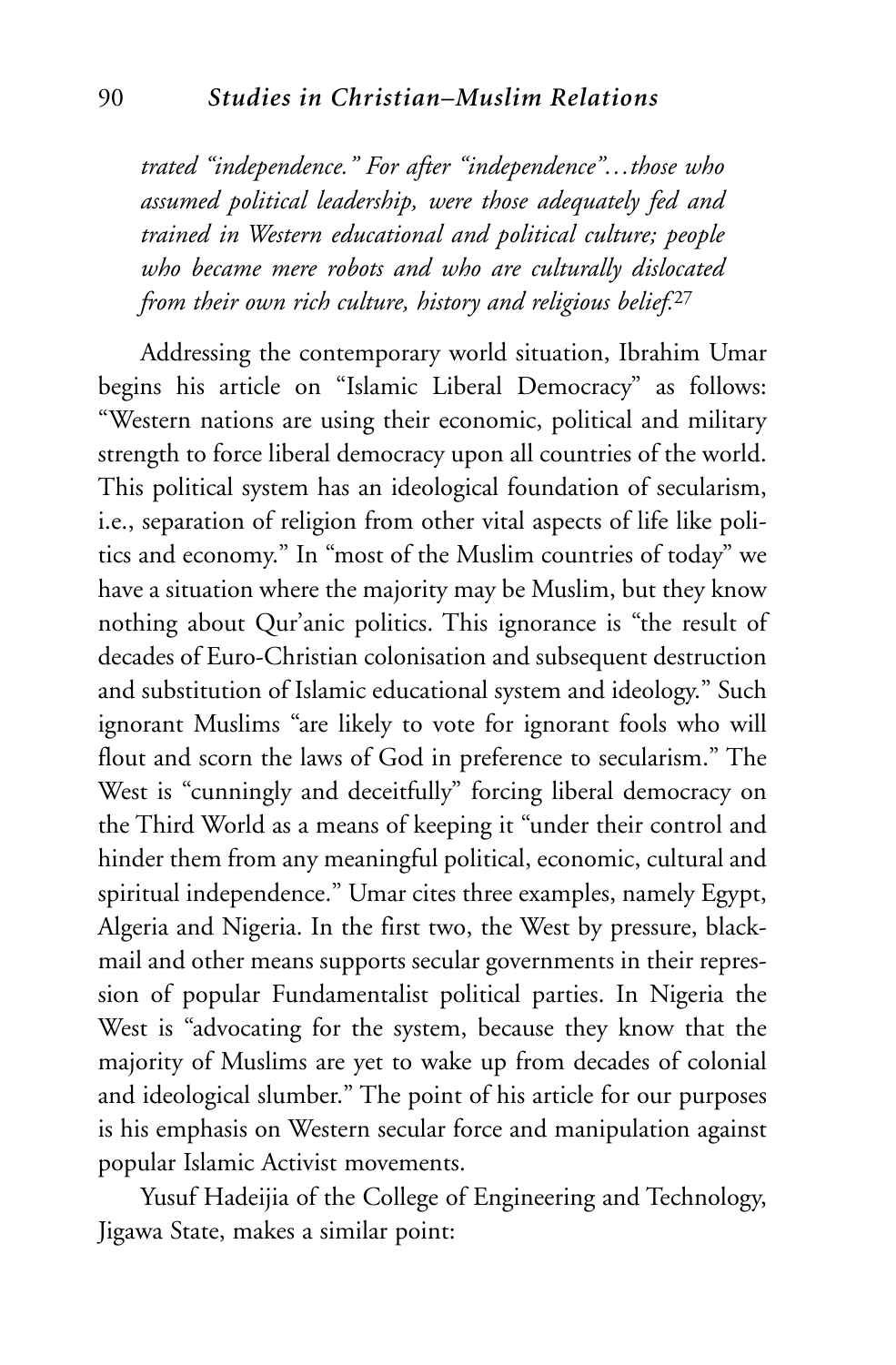*As the Muslim community sunk into the depth of colonial and neo-colonial domination, it lost its identity and ability to educate its citizens. The colonialists attacked all aspects of affairs directly or otherwise, the purpose of which was to induce doubt into the Muslim confidence in himself and his faith and at the same time the objective of which was to undermine and subvert his Islamic personality. This is what planted the seed of secularisation in the Muslim mind.*<sup>28</sup>

One of the amazing things about Islam is that it can proudly and openly boast of Islam's imperial adventures while, *in the same breath*, it condemns Western expansionism, imperialism and pride.29 These two issues can stand side by side without anyone apparently sensing the contradiction or objecting to it. S. Dukawa begins his paper with a proud recollection how,

*since the beginning of its history, Islam has been in perpetual conflict with other "civilisations," because of its broad claims of being a universal civilisation. For over one thousand, four hundred years, Islam is locked in war with Hinduism in the Indian sub-continent, with Chinese in western China and south-east Asia, with the Slavic world in Russia and the Balkans, with Latin Christendom in Western Europe and North Africa, with animistic tribalism in Sub-Saharan Africa and with secularism at its home base.*

He proudly declares "Islam has won and lost many battles in these encounters, but it has never lost the war. It is the only civilisation and religion that has not been brought to its knees by modern civilisation."

In the same lecture, Dukawa states that "westerners are firm believers in imperialism. They believe that as a chosen race, they are superior to all other races and should therefore exercise control over world resources."30 What, the situation forces me to ask, is the dif-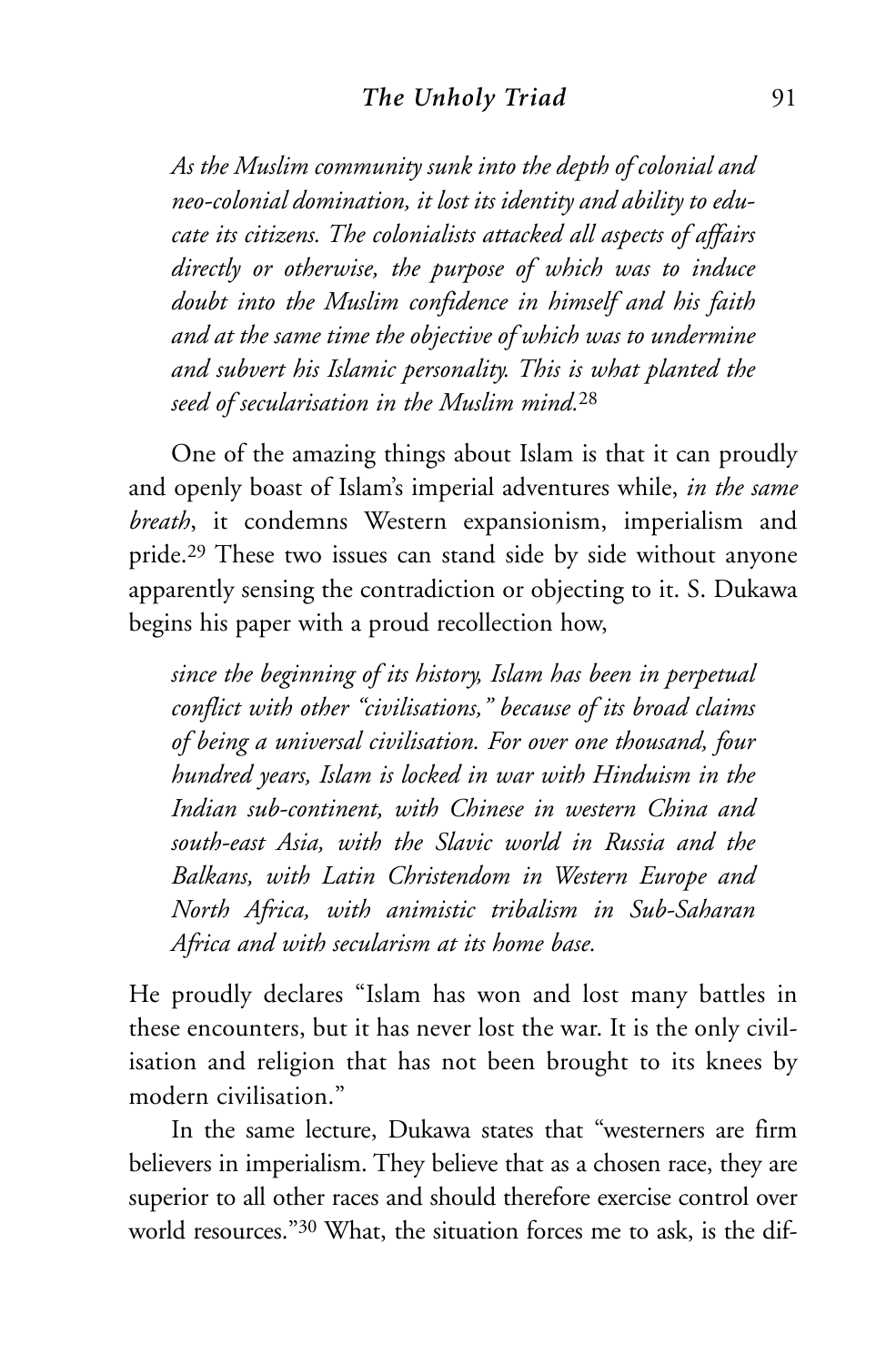ference between Muslim pride and imperialism and that of the West? It is a question I have never heard Muslims ask, let alone address.

According to Ibraheem Sulaiman, the present problems of Nigeria are due to the colonial system that Nigeria has taken over from the West. "Nigeria is secular only," he affirms, "by virtue of its encounter with colonialism. It remains so only by virtue of its being in a state of neo-colonialism. Get rid of neo-colonialism and you will be rid of secularism." For the rest, I refer you to Appendix 5. There you will read his bitter comments about the type of secular culture the British have imposed on the country. It is secular and corrupt, a natural fruit of colonialism. It was all done with European energy. "There is none of our energy or genius."31 In another paper, attached as Appendix 6, Sulaiman writes a similar lament: "Nigeria has remained only a facsimile—a most disgraceful copy of a European model: facsimiles, as we know them, do not work." Having subjected its "public affairs, economy and other vital sectors of life under the blind and irrational belief of secularism," it has "persistently refused" to recognize the existence of the Muslim wholistic alternative in the land. In fact, Nigeria "has displayed open contempt for them." She "maintains greater inclination and respect for Euro-Christian values and institutions…to the exclusion of Islamic values and institutions, as the only national institution and value system." He continues by asserting that

*Nigeria is innately Euro-Christian in all essential details and she is yet to be an independent country, one that is free to accord her legitimate institutions the recognition they deserve and throw away all the systems and institutions imposed on her. The fact remains that in terms of disengaging Nigeria from her colonial past, freeing Islam from the clutches of colonialism and ordering the lives of the people in accordance with their authentic values and convictions, Nigeria is yet to be free. The struggle for independence is not over yet, if at all it has begun.*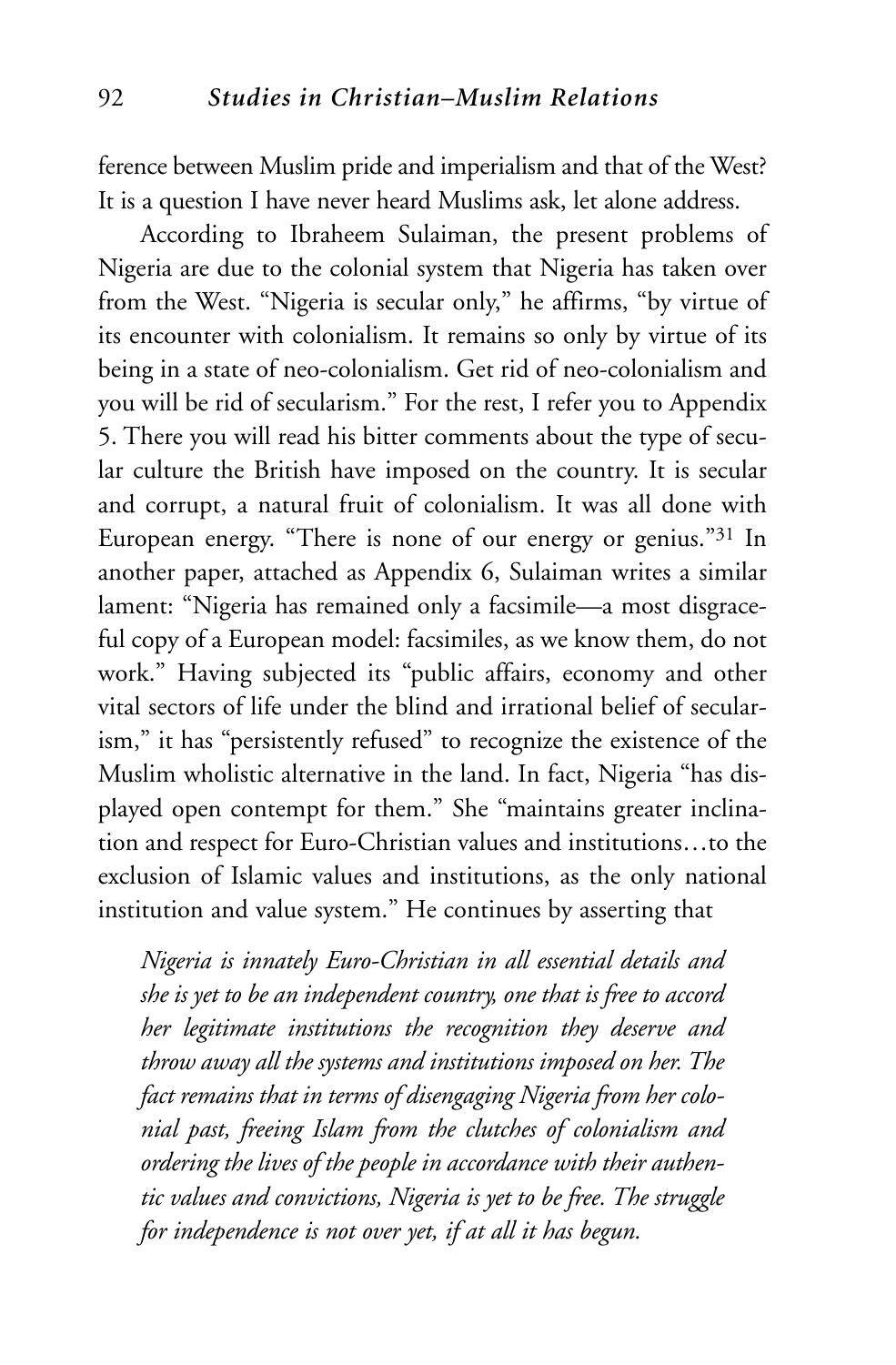Sulaiman cites the tendency of the government to regard Islam as merely a religion among the religions of this country and to treat it as if it has no role besides catering for the spiritual needs of the people. He regards this as "most cynical and thoughtless behaviour." Islam is not given the chance to play its full role in the nation, "because it has been subjected to a series of persecution and suppression from the beginning of this century when the Europeans invaded this land to this day." He continues,

*There are those who would like to wish away Islam as if it is a passing and transient phenomenon, and believe that European social, economic and legal systems are affairs to stay. It is true that such people are largely at the helm of affairs today, having been brought into prominence by neo-colonial forces, which tend in general to raise up what is despicable and to bring down every noble thing. The fact of the matter is that Islam is here to stay and, above all, Islam will continue to exert the most decisive influence on the destiny of Nigeria and all the countries of Bilad al-Sudan.*

Then there is this tendency to look at Islam as a narrow spiritual religion like Christianity. Sulaiman regards this as an "unfair and irrational equation" used "to narrow down the scope of Islam and impose secular trends on an unwilling Muslim community." Islam resists such attempts to reduce its scope. It is wholistic, not dualistic like the Christianity he knows.

As to colonialism, Sulaiman assures us that

*Islam is uncompromisingly opposed to colonialism and all forms of subservience to other powers. Muslim communities everywhere are determined to cut off the roots of imperialism and to rid themselves of its influences, be it ideological, political or moral. Christianity on the other hand was implanted in this country by colonial powers and entrenched as the official religion by all*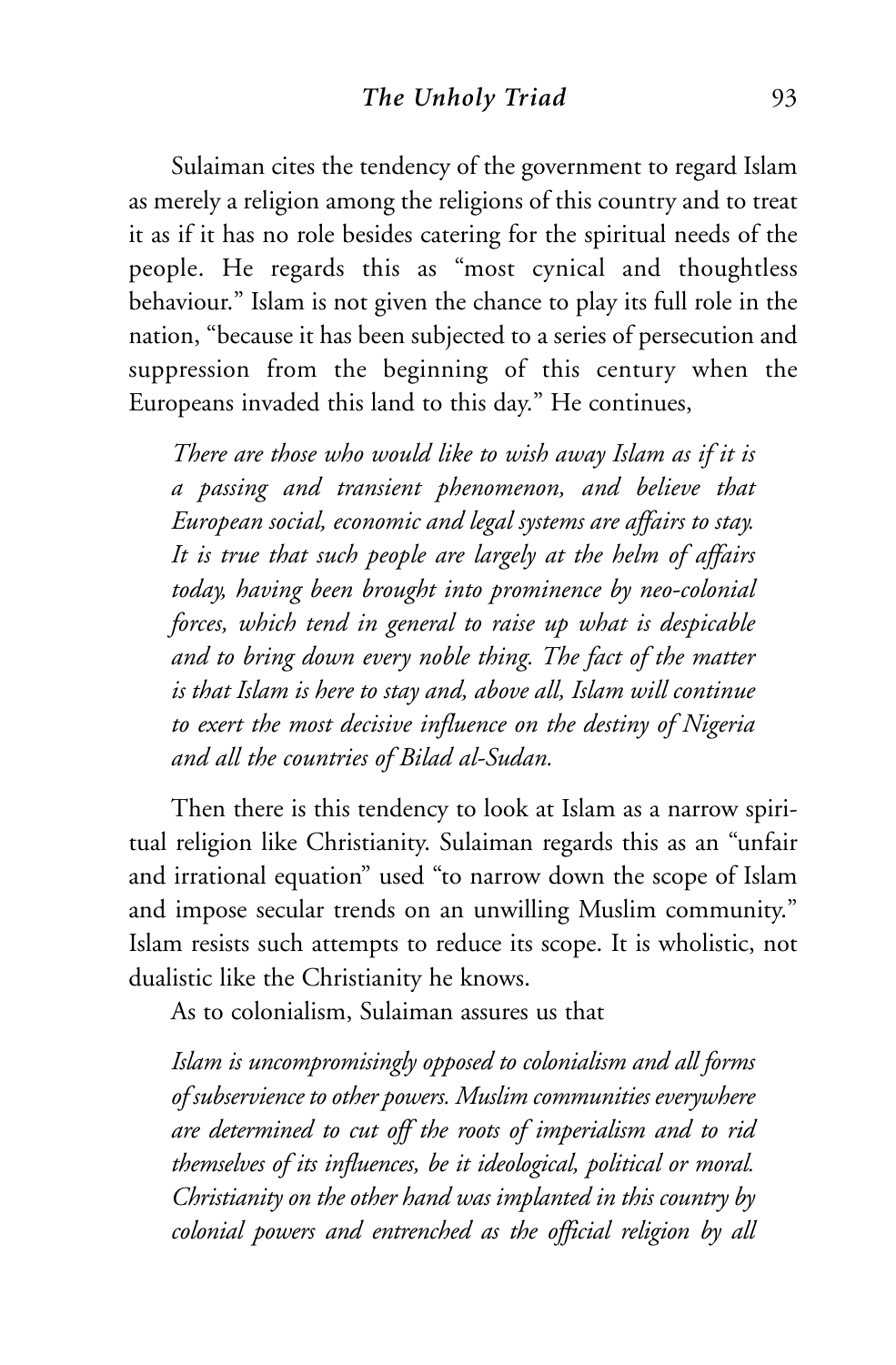*kinds of maneuvers and treachery. It is the colonial backing of Christianity at the expense of Islam and the systematic undermining of Islam that constitute the very root of the social and political problems of Nigeria. One major consequence of this development is that the Christians have come to assume that their fortunes are inexorably tied up to the fortunes of neo-colonialism. Thus they have consistently defended almost everything European: the imposed law, the capitalist system, the alien educational system. They have also come to see their role as that of absolute and violent opposition to all that is Islamic: their vehement opposition to the sacred sharia is a glaring example. It is therefore clear that Islam pursues goals and objectives which are diametrically at variance to those of Christianity. Islam wants to abolish colonialism; Christianity clings to it for survival.*<sup>32</sup>

Muhammad Danbatta puts it this way, "For a long time the Nigerian state and its people have been forced to accept that Nigeria is a secular state." It is "unfair" to "continue to force secularism on Nigeria."33 Kabiru Muhammad decries that the right to freedom of religion "unfortunately is denied Muslims in furtherance of the colonial project of forcibly planting Christianity on Nigerian soil, as part of the 'so-called civilising mission' of Europe's colonial and post-colonial bandits."34

M. Tawfiq Ladan similarly exposes secularism as the weapon that emasculated Nigerian Islam and turned its adherents into docile subjects. Ladan's article states the Muslim case so effectively that the entire article is attached as Appendix 3.35 He makes very clear the process by which the colonial policy of secularism took the wind out of Islam, allowed its leaders to retreat into seclusion and separated religion from politics. It left a withered Islam in its wake and dutiful subjects to colonial authority.

Sulaiman has similar complaints about the economic system of Nigeria. The pre-colonial Muslim states had viable economic sys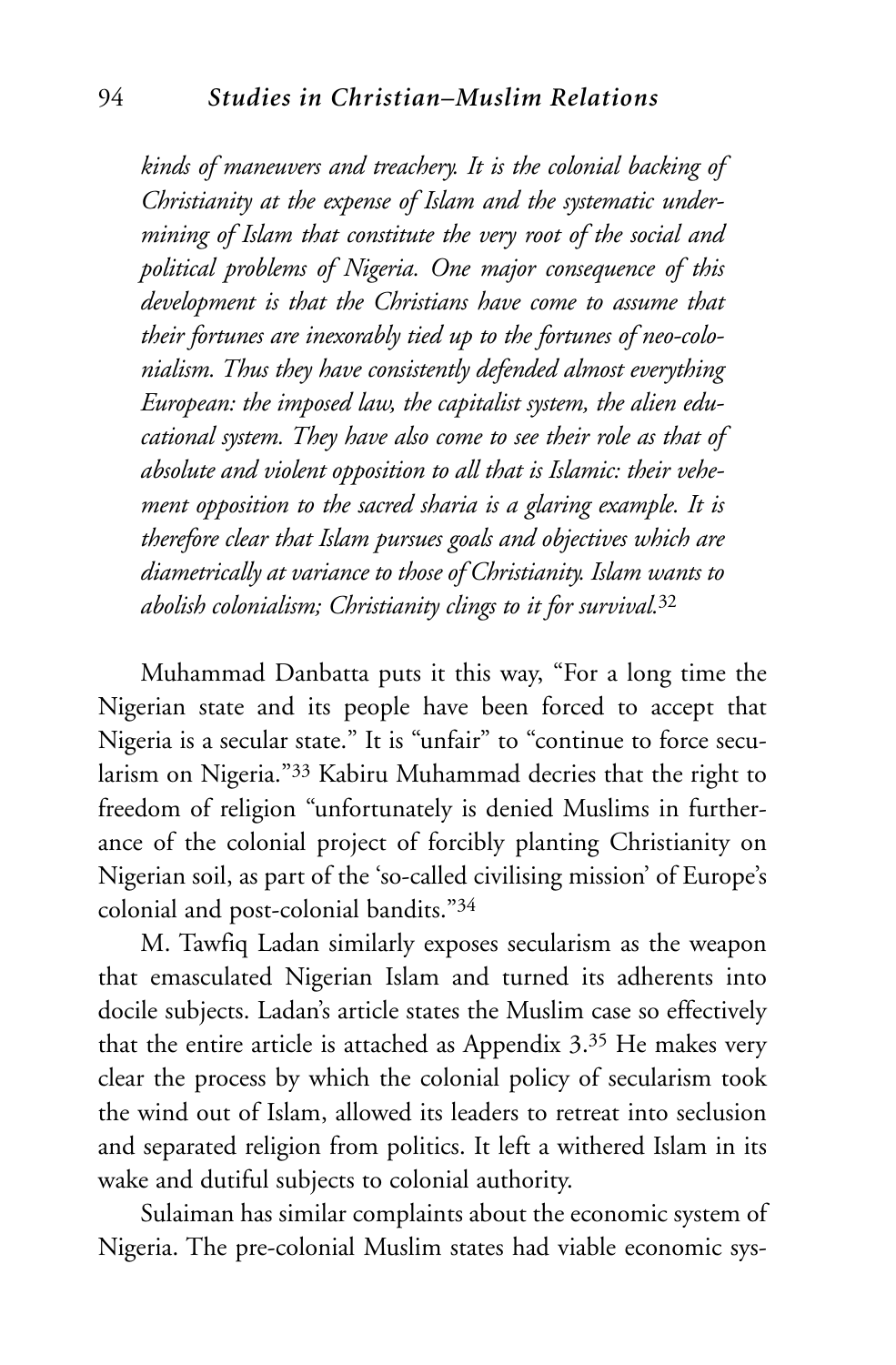tems that have been ignored. "In Nigeria, the secularised elite assume the absence of such systems among the communities which the Europeans have suppressed and on whom they imposed their economic system." He writes,

*Our noisy elite, pandering to the dictates of Western and Zionist interests, have denied the rest of mankind the ability to run their economic life outside the framework of Capitalism and Socialism, the two dominant economic systems of the West. There has never been any attempt by Nigeria to explore the Islamic economic system. This is not only an arrogant and discourteous approach to national issues, a characteristic of all secular nations, but one which has contributed to our perennial national failures. The fact of the matter is that the genius to conceive and operate an economy is not limited to the European race alone but is shared by all mankind. Yes, there is Capitalism and there is Socialism; but there is also the Islamic economic system. This fact must not be brushed aside. If Nigeria does not know the nature of the Islamic economic system, then it has an obligation to learn it with a view to applying it. Ignorance of a system which still influences the lives of the majority of this nation's people is an unspeakable national disgrace. Must anyone be surprised that Nigeria has sunk into economic disaster?*<sup>36</sup>

During the past two decades, the Muslim community has published innumerable articles on economic subjects. A specific economic institution frequently targeted is the banking system that is then contrasted to its Western capitalistic counterpart. A core difference between the two is the issue of interest. Islam condemns the taking of interest and considers it usury, a concept that finds an echo in the Old Testament but that Christians have left behind them. The Nigerian banking system is designed along Western lines, something Muslims consider another instance of secular oppression.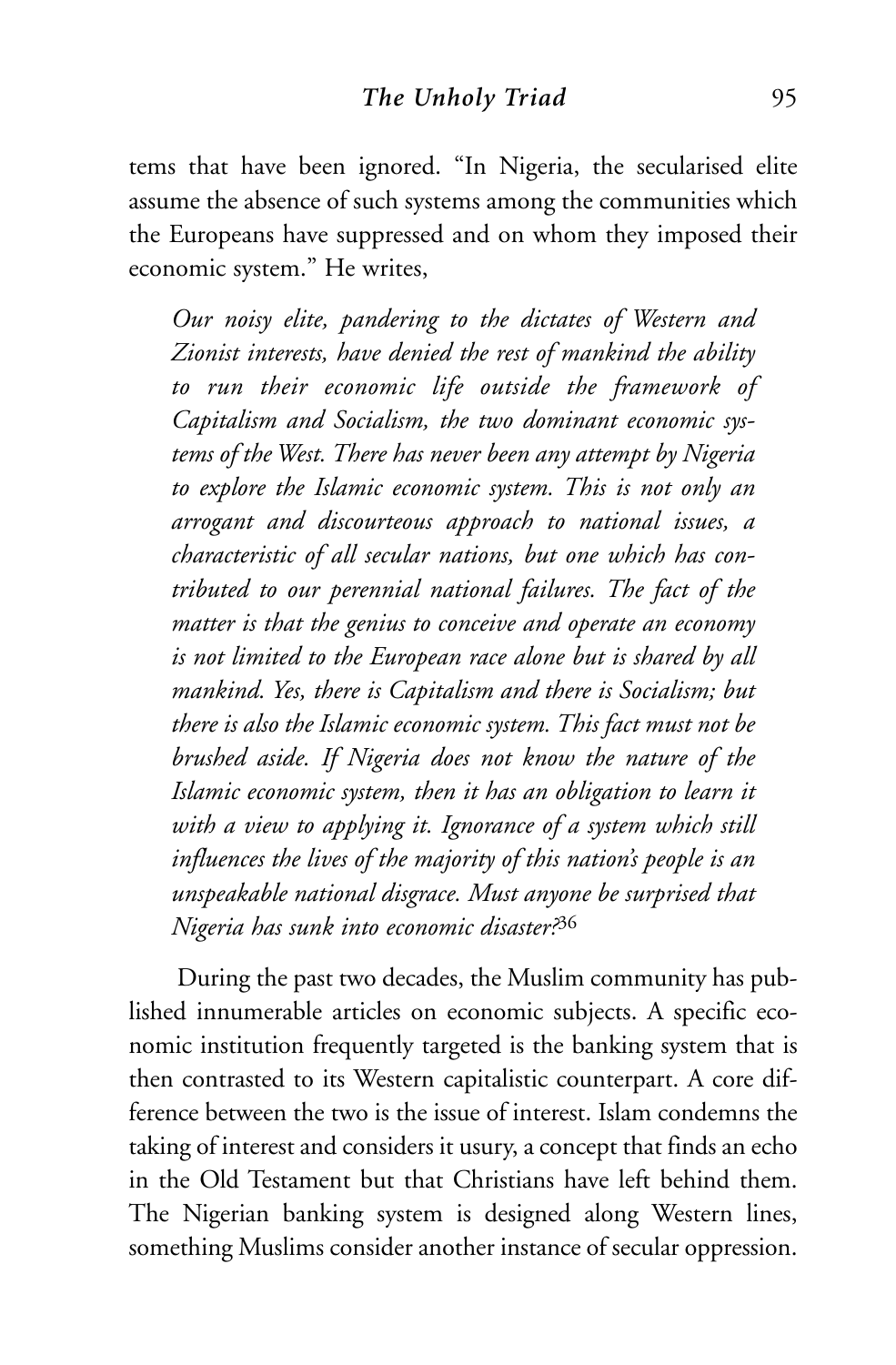Awwal Yadudu does little to hide his annoyance with Nigeria's economic system:

*They see nothing wrong with the exploitative and usurious banking system which obtains in the country. Indeed, they endorse it. Pretending to be true secularists, they attack a more humane alternative banking system only because it has the word "Islamic" in its name. Certainly Nigerians cannot be more conscientious secularists than the Belgians, the Swiss and Americans who have benefited from the operation of similar banks on their soils!*<sup>37</sup>

Having imposed a secular regime on the country, it is not surprising that the British worked hard at a secular constitution prior to handing over. One of the anonymous *Nasiha* authors reports that Lord Cromer, a colonial authority, once declared that all the British colonies would gain their freedom, except those that choose a Muslim government. This is why they ensured that the Sultan of Sokoto was marginalized politically. They also made sure that the poisonous seed they planted would take root.38 It was not only *siyasa* that they undermined, but the same with education. They left the country with nothing but democracy! And what do Muslims have to do with that? It only seemed that Muslims were satisfied and accepted the new regime, but beneath the veneer....<sup>39</sup> The rest of the story has already been recorded with the words of others, with some of it reserved for Monograph Six on sharia.

The colonial battle did not cease with independence. Muslims think to detect a continued and conscious educational battle waged against them by Christians in cahoots with Marxists. The story is told by one Abdullahi Muhammad Abdulmajeed of Kano of an attempt to prepare a curriculum for secondary schools and universities on the subject of moral philosophy. It was a "well orchestrated clandestine scheme aimed at de-Islamizing and demoralising Muslims under the false cover of moral philosophy which has been imposed surrepti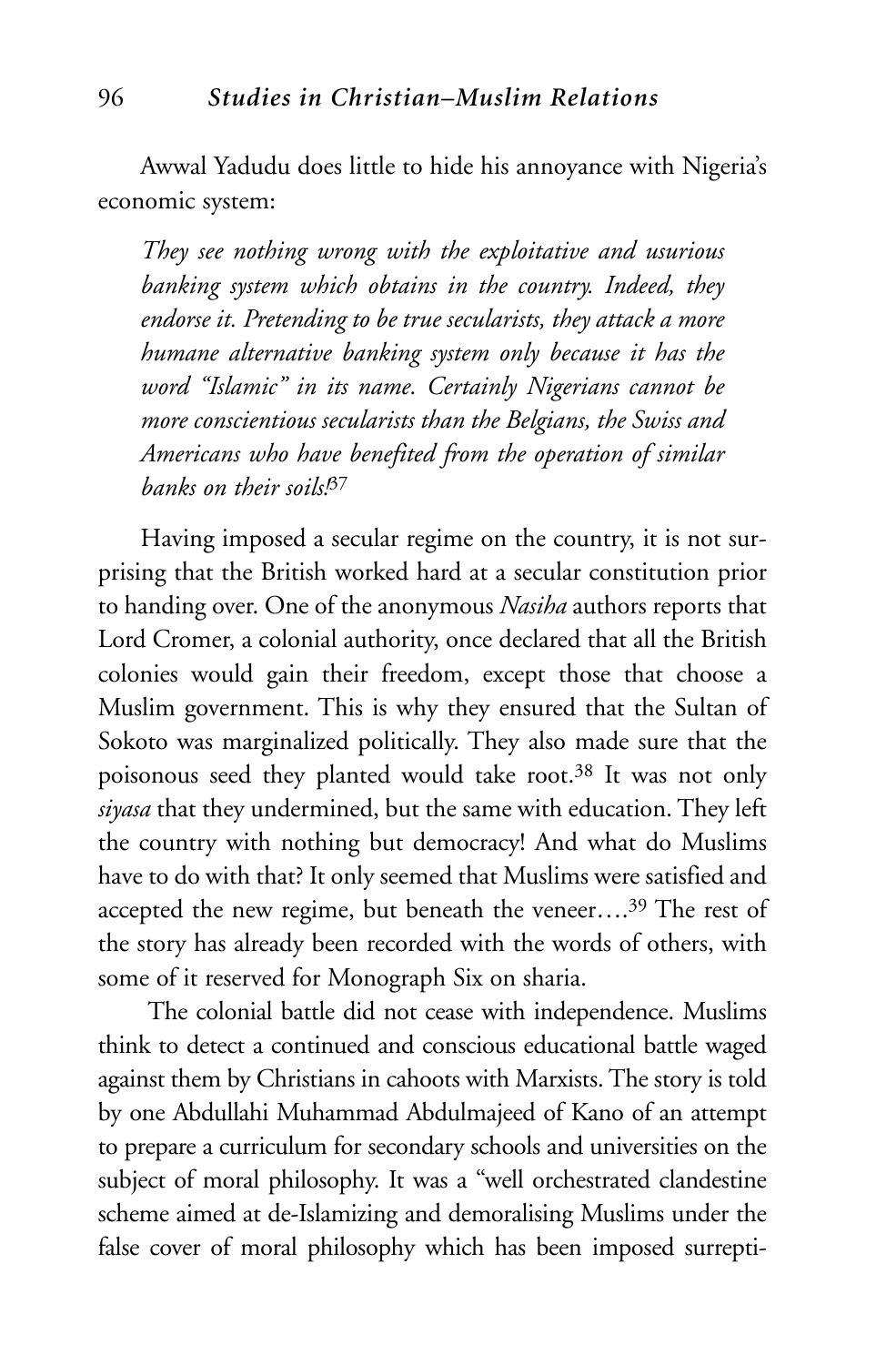tiously on our schools and universities." The idea was to eliminate religion not only from the course but from "the surface of the earth!" Christians were mandated to prepare the outline of the course; not a single Muslim was included in the outline preparation. Though Muslim participants strongly objected to this approach, the programme went ahead. Muhammad bitterly comments,

*Their cruel deception and anti-Islamic scheme became crystal clear when they mentioned that the course be given more periods than the religious studies. Furthermore, the agents of these sworn enemies of Islam, who are strategically positioned in our institutions of learning, have been appointed as co-ordinators of the course which every student is compelled to take.* 

This development shows how deeply the government is involved not only in promoting "moral bankruptcy" in the society, but also in "de-Islamizing Muslims through deliberate, calculated and devilish designs like this." For the Muslim there is no morality without Islam. Christian teachers will "have a field day in de-Islamizing and Christianizing the minds of their Muslim students." The course is said to be based on Christian, Pagan and Marxist moral concepts, while Islam is completely left out of the picture. The writer calls on Muslim students to boycott the courses and on the government to withdraw them "immediately in order to avert any unpleasant consequences."40 This story and those recorded in Monograph Two confirm Ado-Kurawa's allegation that the formal education sector in modern Nigeria is "secular and deliberately designed to undermine Islam."41

The complaints about the secular separation of education, religion and morality from each other just will not stop. Musa Sulaiman asserts that secular morality divorced from religion is based on "purely natural considerations." An objective of secular education is "deconsecration of values by rendering morality relative and questionable." All the traditional moral values and prac-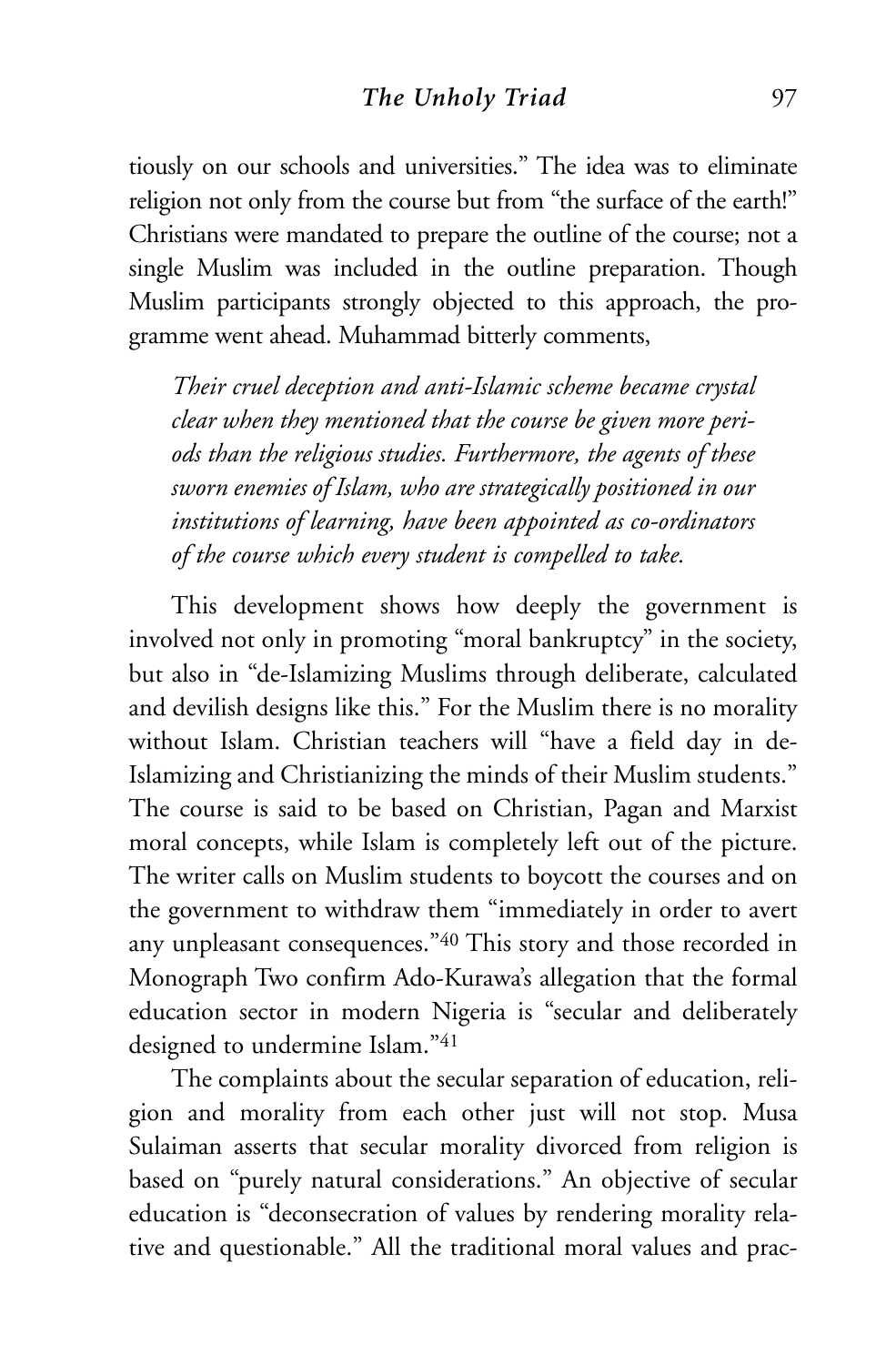tices come under attack and are undermined. Such a development in a religious context that prefers great emphasis on law, not to say legalism, is felt to be particularly devastating. It is an ongoing process without end. "Marriage, modesty and family values are replaced by promiscuity, nudity and blatant forms of birth control and sexual exploitation." Crime, robbery, and fraud are experienced daily. The secular divorce of morality from religion, together with the separation of politics and religion, have destroyed social harmony and replaced it with chaos.<sup>42</sup>

To the Muslim, secularism and corruption naturally go hand in hand, for secularism represents an autonomous morality separated from religion. By definition it must slide into chaos. Ibraheem Sulaiman describes secular Nigeria as inexorably corrupt. He is not blind. He recognizes the inroads of secularism also in his own Muslim community and the oppression it is causing. The military, the ulama, the emirs, the business class—they all come in for scathing accusations of unfaithfulness to Islam and for having succumbed to secularism with its accompanying immoral greed and lust for power.<sup>43</sup>

In a paper he submitted to the federal government's Political Bureau, Sulaiman declared,

*Colonialism has sought to destroy all the values of Islam without providing an honourable and viable alternative. It has sought to deface the moral character of Islamic Societies, cities and environment, and replaced them with the moral debauchery of the West. Notice the breweries in the heart of Muslim cities. Notice, too, the brothels, gambling dens and centres of vice all over the place. It is a picture of neo-colonialism boldly challenging Islam to war.*

Sulaiman is not finished, but you can read the rest in his paper in Appendix 6.44 In his 1986 paper, he firmly announces that "Any regime or group or religious persuasion which seeks to assault the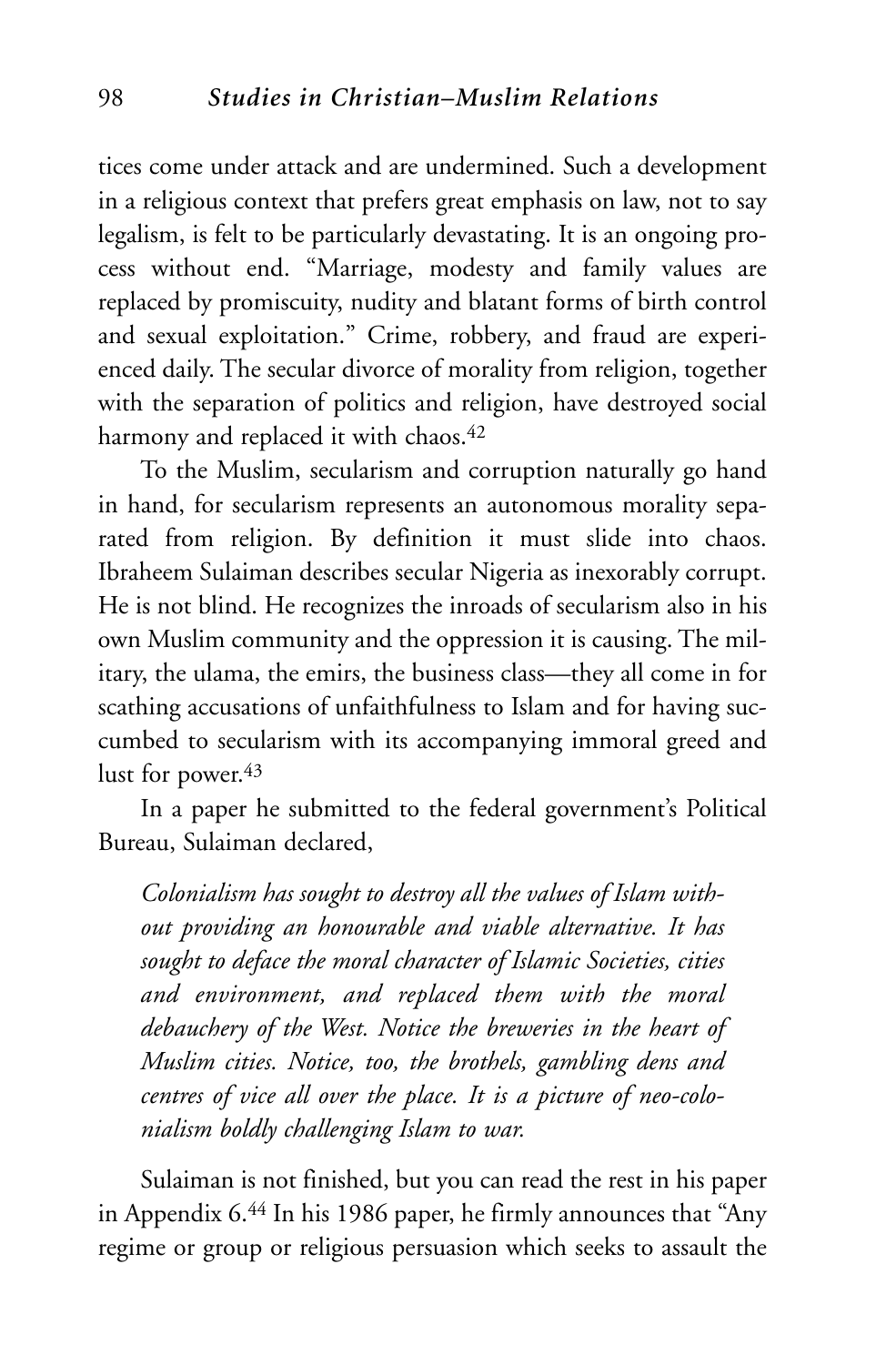integrity of Islam or subvert the Muslim *Umma* will be deemed to have declared a war on us."45

Justice Abdulkadir Orire, after describing the alleged ideal moral and social situation that obtained prior to colonialism, painted even the early period of colonialism as one of moral decline. He declared, "When the British came with their legal system, the situation underwent a great change from good to worst and the environment became polluted so much so that Mr. Palmer, a colonial administrator, mourned, 'It is lamentably impossible to deny that in Hausa-land, the incidents of crimes, notably theft, murder, robbery and burglary, had grown worse instead of better since the British occupation.'"46

Khalid Abubakar proclaimed that

*modern man has secularized the world in an attempt to run away from God and His laws, His justice and peace. He therefore began an ambiguous search for justice and peace through atheism, heresy and freethinking, socialism and capitalism, and the contemporary society through science and technology which, according to this school of thought, gave birth to the "new world order," where God has no say. The results of this rebellion is the present disorder in the world community today, where none is free from one form of disorder or the other, political, social, religious or economic.*<sup>47</sup>

In the same vein, Gumi equated secularism with a spirit of stubbornness. Religion, presumably both Christianity and Islam, produces people who will listen and obey. Secular people may be enlightened, but, having done away with religion, their enlightenment is "useless" and "will not work, especially with those who are big men. They will not listen."48

Jamilu Lawan moans,

*We are really tired of this paganistic life whose result has been chaos in all aspects. Socially, economically, ethically and family-*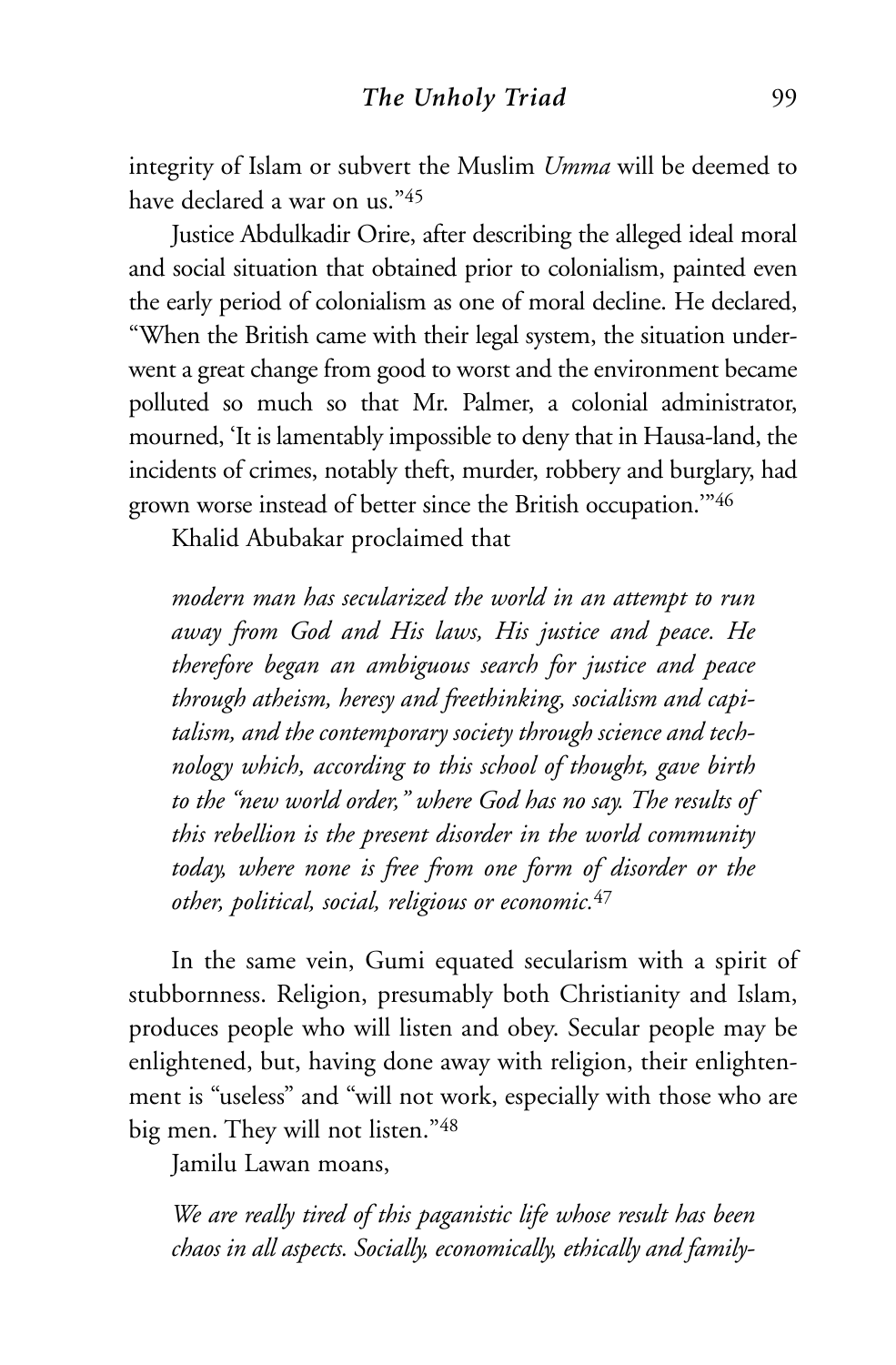*wise, the Muslim has suffered because Western life or what others call secularism through the application of the common law, characterised by anti-religiousness, alcoholism, drugs, rudeness, nudeness and free sexuality. If a community has the above illness, the outcome is obviously all sorts of crimes and evils.*<sup>49</sup>

Muhammad Gashua has concluded that it is time for the doctrine of secularism to "cease to suppress the fundamental rights of the teeming majority" of "over 60 million" Nigerians. The doctrine has been used to oppress Muslims. It has "consistently advanced the cause of Euro-Christian" on "numerous national issues." Secularism is the "child of Christianity, just like Christianity has become an agent of neo-colonialism." In fact, the good values of Islam that could have saved Nigeria from its present crisis, were bartered away "in the name of secularism." "Muslims have foregone too much in [the] name of secularism." Gashua finds that Ibraheem Sulaiman has best described it: It "has become a sinister but convenient mechanism to blackmail Muslims, and impede the progress of Islam and reduce it to the level of earthly concepts and ideologies."50

No matter which way you turn, Muslims find they are oppressed. Everything is twisted in the direction of Euro-Christianity. Members of that religion all too eagerly serve as the hound dogs or gate men of the West, offering up Nigeria and its people to Western interests. The most sensitive area of oppression is in law or sharia, but that is a subject reserved for Monograph Six.

Muslims have indeed become tired of secularism, *a la* Jamilu Lawan above, and are increasingly demanding their right to be free from its heavy yoke. "The imposition of secularism on a Muslim population is a violation of their fundamental right to live according to the guidance of their Holy Book."51 Az-Zubair echoes, Christians have no right "to dictate to the Muslims what to believe or practise, especially in matters such as the sharia."52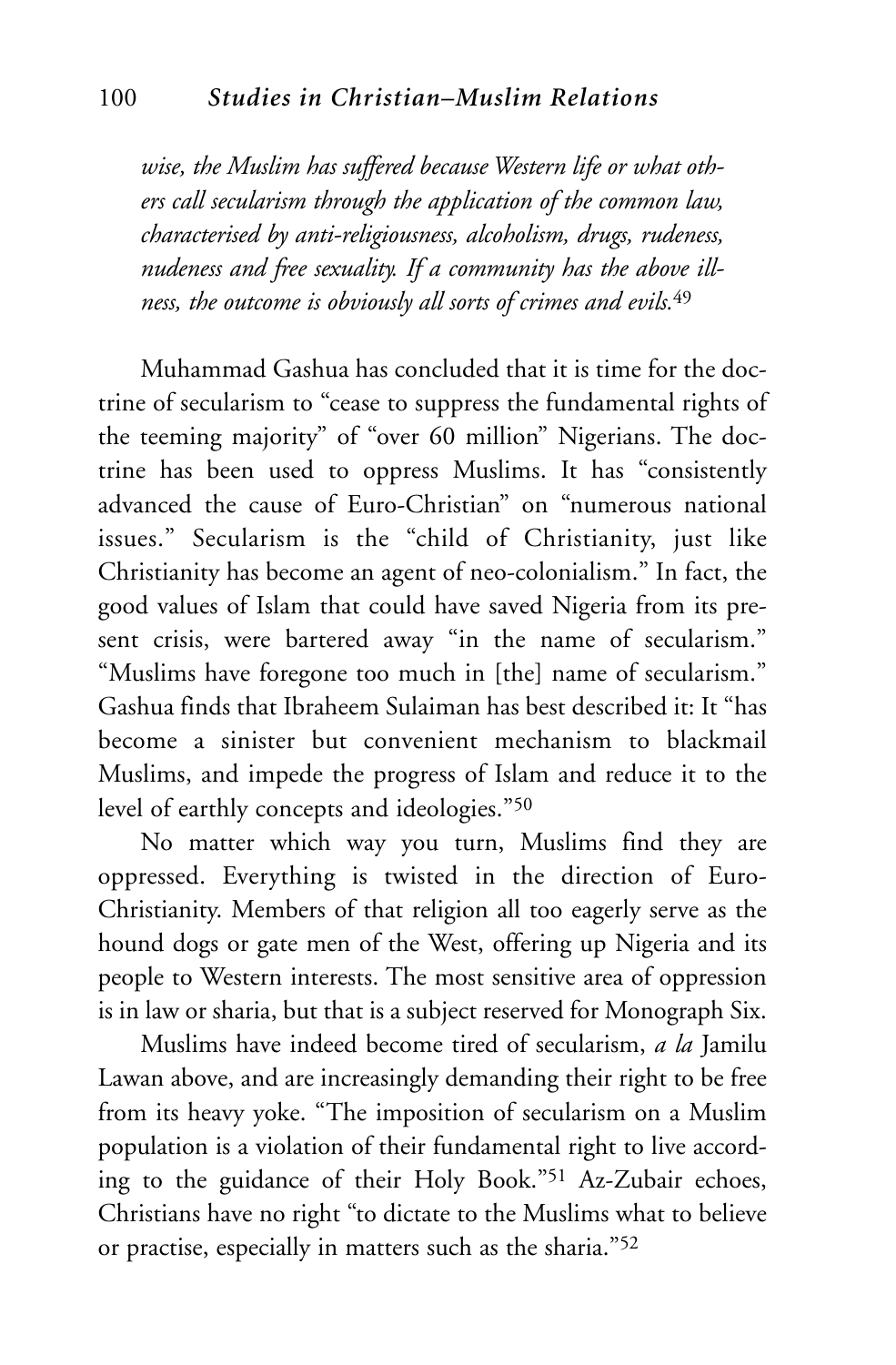Ado-Kurawa firmly disagrees with the Christian and secularist affirmation that secularism creates room for minority religions. Even in secular Europe "states retained some of their Christian traditions, which do not conflict with reason. Such states favour Christianity in terms of recognition and national symbols. Even certain Christian denominations are favoured over others in terms of recognition and prestige." He refers to Christian religious holidays which show that "secularity is not neutral to non-Christian believers," who are often allowed no time off for their functions, not even for the Friday prayers. The British and Norwegian monarchs must be Anglican and Lutheran respectively.

Some refer to the above situation as the "Christian notion of secularity." It is definitely not neutral and does not lead to freedom of religion. In various Western countries Muslims are often denied the practice of their religion or teaching it. Some have even been killed. Thus Ado-Kurawa feels Muslims have good reason for "their apprehension of the Christian notion of secularity. European countries and their offshoots are neutral to Christian sects but not to Islam." On top of all that, there are the various forms of "secularism" in different countries, some of them even Muslim countries such as Turkey and Tunisia, all of which favour some form of religion at the expense of Islam. "So," asks Ado-Kurawa, "where is secularity neutral?"53

With all those negative associations and experiences with secularism, it is no wonder that Muslims consider secularism the very opposite to freedom. Said Hassan Kontagora, "There should only be freedom of religion and not the idea of a secular state in Nigeria." Neither should anyone be surprised that he "vowed to see that the [secularism] clause was removed" from the constitution.<sup>54</sup>

Before moving on to the next topic, I need to point out that as much as Muslims resent British colonialism, they have neither acknowledged nor rejected the advantages colonialism bestowed on them. Already in Monograph Three we have seen that colonialism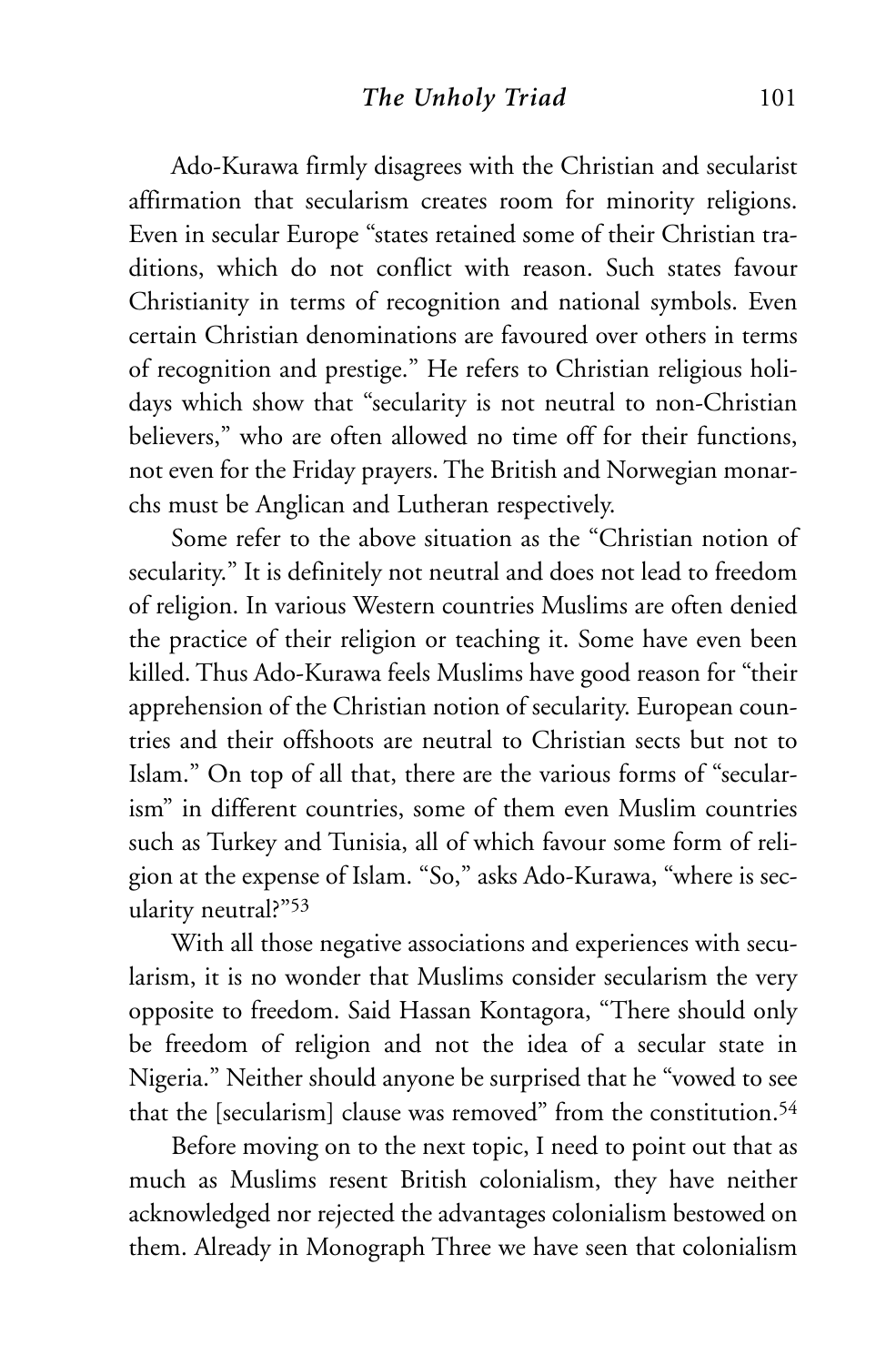placed many Traditionalist ethnic groups under the control of Muslim emirs and chiefs who often were of Hausa-Fulani stock.55

As these people turned Christian and awoke to the reality of this "internal colonialism," they began to resist such regimes. This was often a major background reason to violent explosions in Middle Belt states. It is one of the colonial injustices that Muslims refuse to acknowledge, let alone surrender. They make light of the accusations and often employ force when the subjected people make moves to regain their independence. Everything else about colonialism is denounced as evil, but not this feature. They seem not to worry about the origin of this arrangement and consider that as Muslims they have the right to this inherited power.

#### ▲ *Miscellaneous quotations* \_\_\_\_\_\_\_\_\_\_\_\_\_\_\_\_\_\_

*The secular democratic government is a government that legalises prostitution, alcoholism, homosexuality, pornography, injustice and immorality. There is no place for all these illegalities in Islam or Christianity*—Ibrahim Aliyu.56

*…if for all the past decades Muslims were tolerant of secularism being forced upon them, why can't these secular fundamentalists also be tolerant of Muslim choice done through a democratic means? We now know who has zero tolerance*—Ibrahim M. Umar.57

*Muslims are aware of the desire of the Western secular states to vanquish the Islamic ideology. Most of the ways are by deceit, treachery, dictatorship and many punitive means which include political [and] economic [measures] against Muslim states and peoples. It is worth mentioning that Nigeria has undergone some measures that are a passing threat to Islam. These measures include equalising the roles of man and woman, knowing very well that Islam has specific roles for the man and woman, giving the woman non-secular and immoral social status. [They further include] the destruction of the school system. There are gross misconcep-*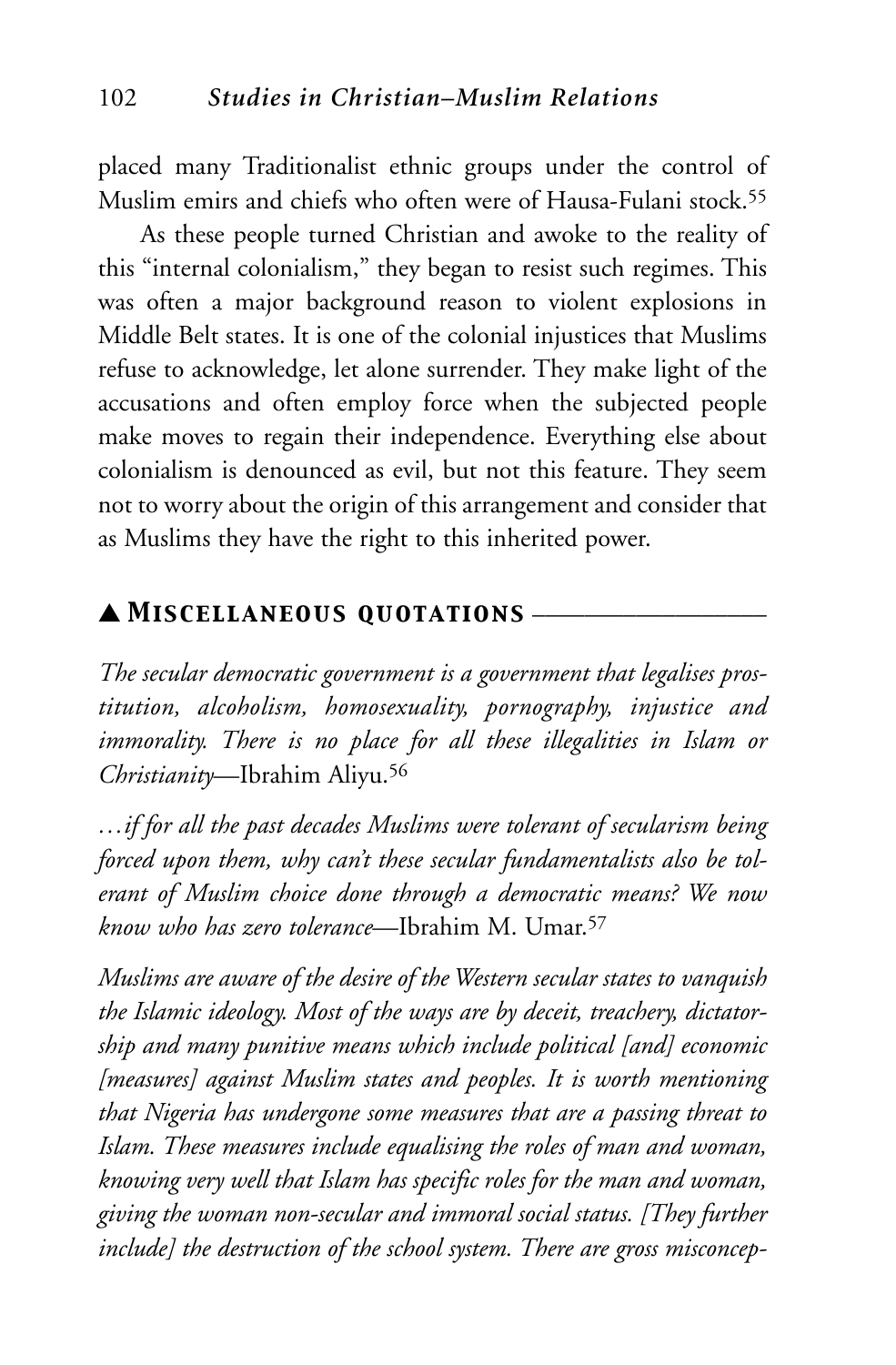#### **The Unholy Triad** 103

*tions of the role of a Muslim man and woman in an Islamic society and the sharia is progressive, democratic and peaceful, until it comes against Western secular domination and suppression and everything about the society becomes unhinged*—Bello Sakkwato.58

*Secularism is the underlying theory and imperialism is its most important practice. Indeed, imperialism is the great mechanism through which secularism is internationalized. The close correlation between secularism and imperialism could be seen in such brutal actions as the genocide of millions of people in Asia and Africa, which, in our view, does not constitute a deviation from the course of Western civilization. On the basis of the materialistic, utilitarian, and rational view that the world is purely matter that can be utilized, oppressed and transported, it was decided that millions of people should be transferred from Europe to the USA and from Africa in order to increase their usefulness and augment their productivity*—Original author not indicated. Quoted by D. A. Mohammed.59

*There is a growing consciousness on the part of Muslims the world over, that they have been marked for atrocities by neo-colonialists, masquerading as champions of democracy and human rights*—Ustaz Musa.60

# ▲ *Western Sense of Superiority* \_\_\_\_\_\_\_\_\_\_\_\_\_

Muslims repeatedly observe that secularism has led to a strong sense of cultural superiority in the West. According to Tofa, secularization "by its very meaning is an open-ended and continuous process" that will "culminate into secularism." The West's "experience and consciousness are the example for the world to follow." The degree to which an "underdeveloped" nation has managed to "lift itself up" to the Western model determines the degree of respect they earn from the West. Tofa scorns the theory of some "Christian"61 scholars who explain secularization as "a process of human development from his infantile stage to that of complete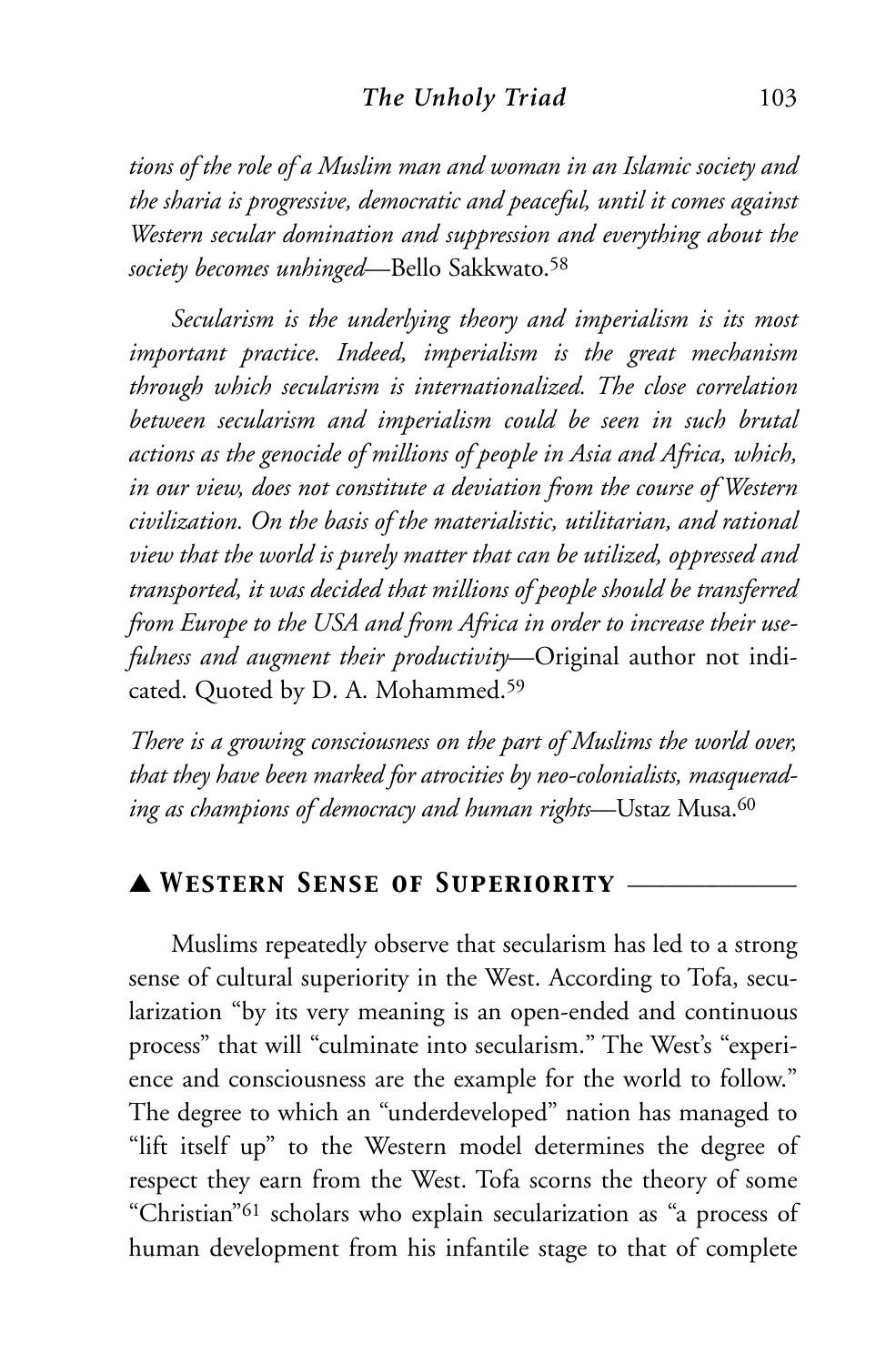maturity." Given this theory, it is only natural that the West regards its civilization as "man's cultural vanguard" for the rest of the world to follow. The rejection of this secular perspective by Muslims is the prime reason for the "Western-Christian's constant attack on Islam and Muslims."62

Az-Zubair is equally aware of Western pride in their culture. The Westerner sees his as the vanguard of all cultures and "the most evolved of the species," with the rest all "lagging behind." Fortunately there is hope for non-Western cultures, for one day they will catch up with the West. It is almost as if these Muslim writers have been reading my daily Vancouver newspaper, some of whose columnists regularly prescribe secularism as the medicine for the Muslims' disease.

Sani Mustapha bluntly rejects the notion of Western superiority. A world "devoid of religion and guidance from her Creator is obviously a world of confusion and misguidance. We should all remember that the West was never a center and cradle of civilization, as there was never a prophet sent to the West to preach and call them to the supremacy and guidance of Allah." It is a civilization of confusion, because it was built on the culture of Vandals, barbarians and Vikings, whose cultures "could not be compared to the civilisation brought and taught by the prophets in the Euphrates -Tigris axis and also in the Mediterranean region. The former civilisation had no glimpse of the light of Allah."63

Sanusi Lamido Sanusi, a banker and a prodigious writer of academic papers of international standing, sees right through the pretensions of the West. Early colonial rejection of sharia as "repugnant" is being repeated by contemporary Western and other non-Muslim critics of sharia. The current politically correct terminology includes words and phrases like "inhumane," "uncivilized," "barbaric," and "inconsistent with modern civilization." Such opinions, suggests Sanusi, are "no more than to express a personal opinion, a disapproval of or abhorrence for that thing. It is not a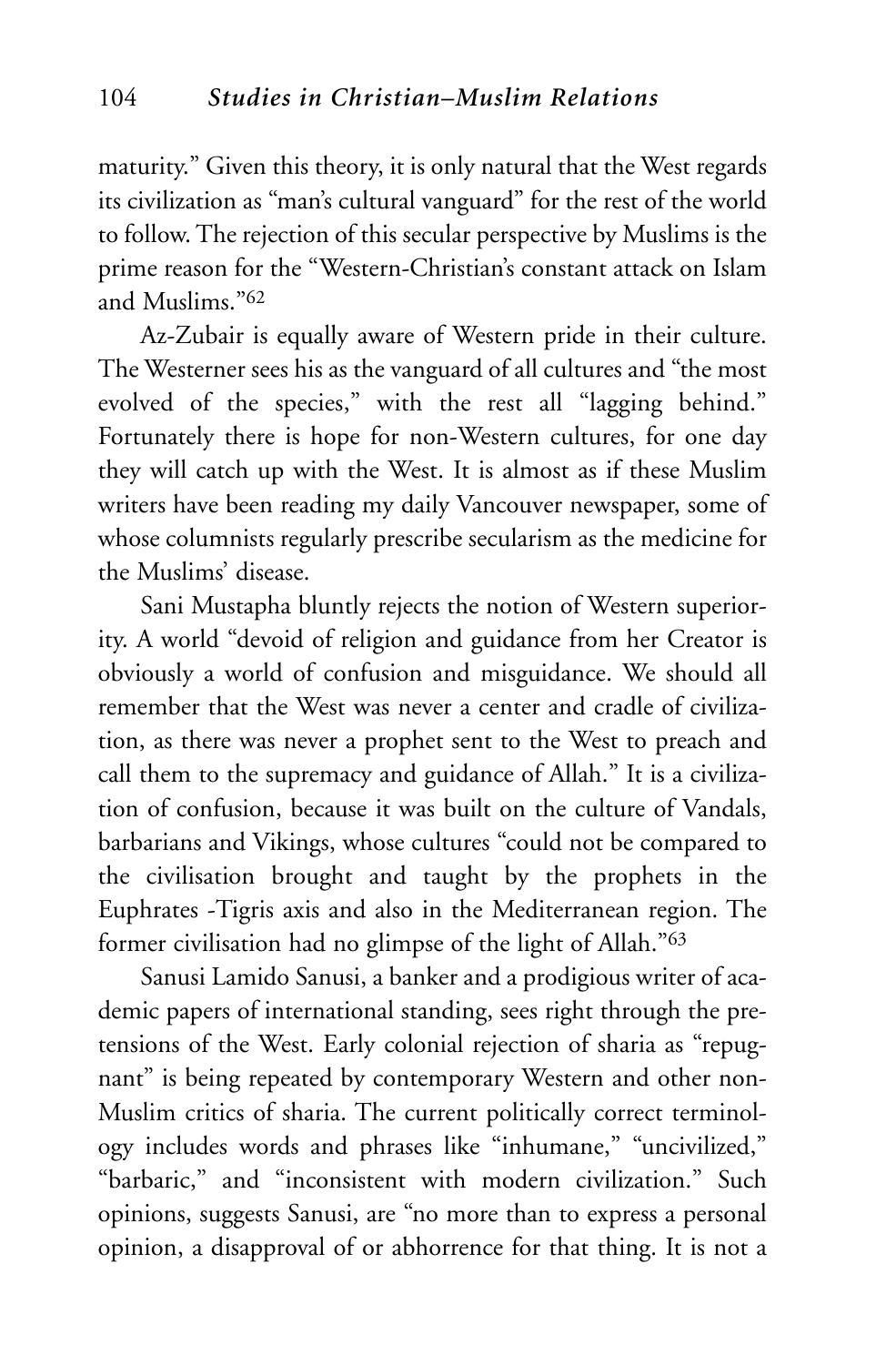statement of fact and is therefore not in any way objective or binding on others." Such claims only indicate different sets of values. "The principal philosophic error of the international community is the presumption that its conception of what is 'humane,' 'moral' or 'civilized' is an objective, universal one…." Muslims have every reason to regard "imprisonment, detention, hanging, the electric chair and all forms of punishment" as "'inhuman,' 'barbaric' and 'uncivilized,' depending on whose standards are employed."64

That the West has a superiority complex is recognized by most, including Westerners. That Islam has a superiority complex is obvious to anyone living amongst them or reading their literature. Ado-Kurawa admits it freely. He foresees the possibility of the rise of a northern Nigerian state "that could be antagonistic to the West, since Muslims never feel inferior to Westerners but superior."65 This collision of two superiority complexes has led to a gradual buildup of a most volatile situation that finally reached its natural explosion on 9/11.

Though many of these writers generalize too much and do not recognize nuances sufficiently, I am often as appalled as they are at the antics of Western theologians who take secularism as their frame of reference. As to the blatant pride inherent in Western culture, no argument. I was brought up with it and know it from the inside. It would be difficult to find its equal—unless it be Islam!

# ▲ *Quotation* \_\_\_\_\_\_\_\_\_\_\_\_\_\_\_\_\_\_\_\_\_\_\_\_\_\_\_\_\_\_\_\_\_\_\_\_

*The Jews and the Westerners are firm believers in racism and imperialism. They believe that as a chosen race, they are superior to all other races and should therefore exercise control over world resources*—S. A. Dukawa.66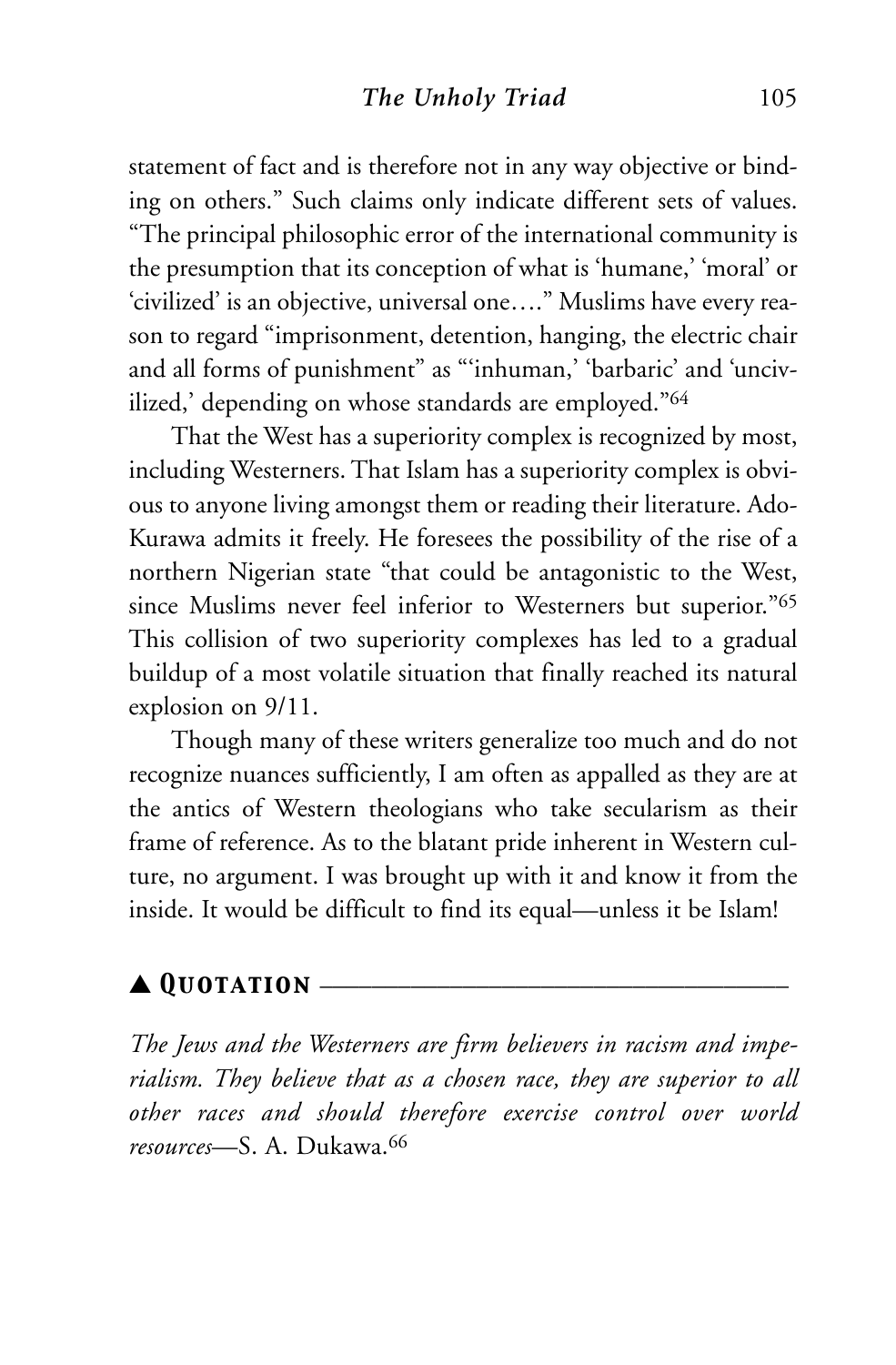### $\blacktriangle$  **Notes** –

1 *Sharia in Nigeria,* p. 3.

2 *Sharia in Nigeria,* pp. 5-8, 15. *Sharia and the Press,* pp. 136-139, 149. It is interesting to observe both the current Muslim *hijab* challenge to this French secularism and the hysterical reaction of the French government to this challenge. Is the secular fortress built on sand after all?

3 H. Hassan, 15 Feb/91.

4 I. Avagi, 15 Dec/95. Appendix 4.

5 A. Yadudu, 7 Apr/89.

6 Though I do not stress this emphasis, the alleged remote Greek connection to secularism is a fairly common theme among Muslims. When Matthew Kukah asked Shehu Umar Abdullahi, a teacher at Bayero University, Kano, how he understood secularism, "without the slightest hesitation, he said: 'It is the introduction of Graeco-Roman civilisation'" (M. Kukah, 1993, p. 229). Similar connections have long been recognized within the Kuyperian tradition, especially by philosopher Herman Dooyeweerd.

7 Bidmos, 1995, p. 23.

8 M. Sulaiman, "Implications…," p. 81. Muslim writers make much of Christian resistance to science, but they forget half of the story. The other half is that many early pioneers of modern science were Protestants who consciously rejected the pre-Reformation resistance to scientific experiments that was based on Greek philosophy rather than Biblical thought. In fact, they drew consciously and especially upon the Biblical concept of the cultural mandate, a close parallel to the Muslim concept of *khalifa* (J. Boer, 1991, pp. 80-90).

9 H. Abdu, 7 Mar/2003. Appendix 23 on *Companion CD*.

10 *Sharia in Nigeria,* pp. 3-5.

11 I. Sulaiman, 3/86, pp. 2-3.

12B. Tofa, 10 Mar/89.

13 A. Mashi, 30 Nov/99, p. 4.

14 *Sharia in Nigeria*, p. 10. *Sharia and the Press,* p. 10.

15 "*Wanda ba su da abin bauta sai duniya da kawace-kawacenta." Alkalami,* "*Sharhin Alkalami*," 16 Nov/88.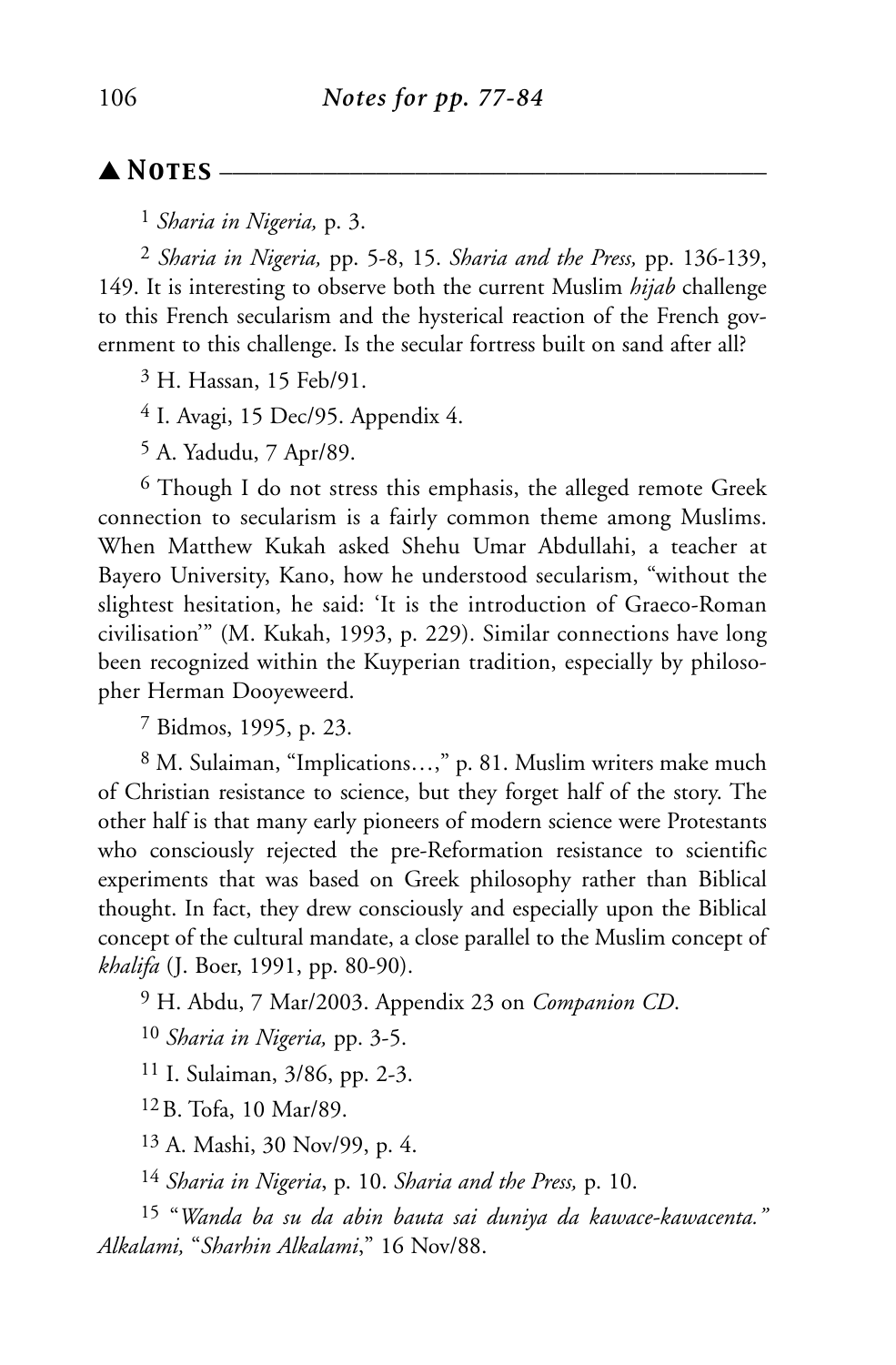16 S. Mustapha, 7 Jan/2000, p. 5.

17 These are only *theoretical* claims with which secularism stands or falls. In reality, secularism is as much faith-based as any overt religion, a topic I will discuss in due time in this series. Of course, as secularism itself insists, any theory not based on factual observation must be discarded! He whom the shoe fits…Or does this come too close to the Achilles' heel of secularism?

18 Ado-Kurawa, *Sharia in Nigeria*, pp. 5-8.

19 A. Mustapha, p. viii.

20 *Nasiha*, pp. 14-15. Original Hausa: "*Ganin haka fa sai su Turawa suka tashi haikan wajen ganin cewa lallai sai sun raba ka'idojin Musulunci da rayuwar Musulmi a duk inda suke, saboda su sami damar mallakar sauran kasashe da kwashe musu arzikinsu da danne musu 'yancinsu ta yadda ba za su taba ci gaba ba."*

21 *Nasiha*, p. 17. Original Hausa: "*Shi kuma wannan tsarin ilimi kowa ya san cewa ba ruwansa da al'amarin addini, kamar dai sauran harkokin rayuwa*."

22 M. Maccido, 9 Jun/2003.

23 *Nasiha*, pp. 14-15.

24 *Nasiha*, pp. 15-16. "*Ban da son jin dadin daular duniya da tara mata a cikin gida da kama bayi, ba abin da suka sani."*

25 *Nasiha*, p. 16. "*Wannan ya zagi wannan, wancan ya soki wancan."*

26 *Nasiha*, p. 16. Original Hausa: "…*aka bar wa shariar Musulunci din ma, an tsara shi ne yadda dole sai ya dace da tsarin shariar Kiristocin (Turawa)—'yan mulkin mallaka."*

27 A. Mustapha, p. viii-ix. For a Nigerian summary of Western imperialism and secularism versus Muslim nations see S. Dukawa, "American-Arab Governments."

28 Y. Hadeijia, 8 Dec/99.

29 Till today, Islam pretends to be wounded by the very crusades that were a Western defense against an aggressive Islam that was conquering "much of what was then the Christian world." It "conquered Spain, invaded Southern France, and took the banners of Islam twice to the gates of Vienna" (S. Weatherbe, 13 Oct/2003. See also H. Pirenne, pp. 147-185).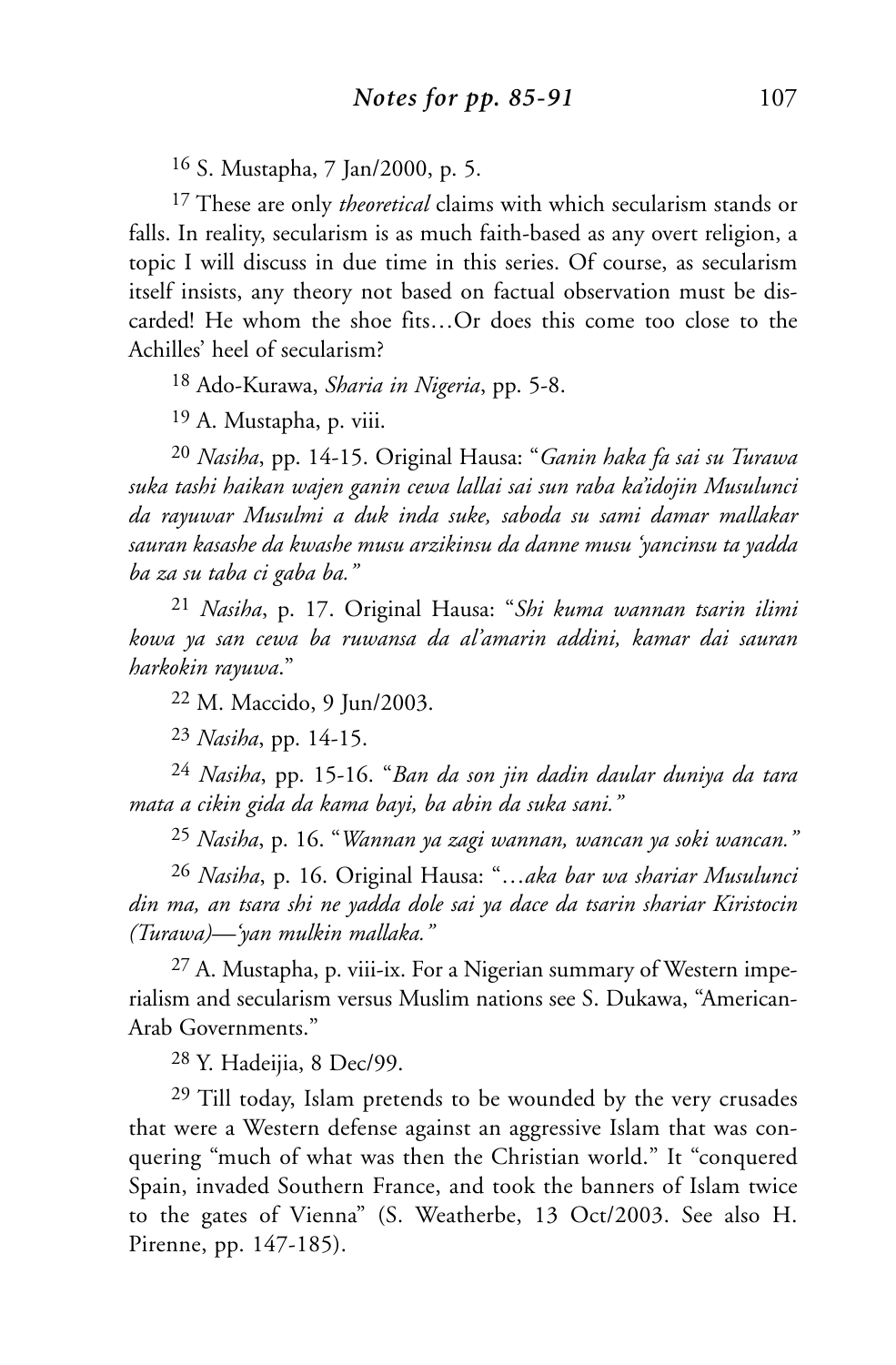30 S. Dukawa, 2002, pp. 1, 5. Dukawa acknowledges his source to be E. Gelner via Dahiru Yahaya, "The Sharia and the Future of Nigeria," a lecture Yahaya delivered in 2000. This statement contains much food for critical thought. What is the significance of the quotation marks around "civilisation," if not a haughty mockery of that status? What of the lost wars in Western Europe that halted Muslim advance and, in fact, spelled retreat? If that war were not lost, is Dukawa possibly thinking of the current Muslim infiltration of the West through immigrants and refugees as the continuation of that war? If this sounds preposterous to some naïve Westerners, they have not studied the writings of the strategists of contemporary Muslim *da'wah*.

31 I. Sulaiman, Mar/86, p. 3. Appendix 5.

32 I. Sulaiman. "State and Religion," pp. 1-6. Appendix 6.

33 M. Danbatta, 12 Nov/99, p. 5.

34 K. Muhammad, *NN*, 17 Nov/99, p. 5.

35 M. Ladan, 21Apr/89. Appendix 3.

36 I. Sulaiman. "State and Religion," pp. 11-13. Appendix 6.

37 A. Yadudu, 7 Apr/89.

38 *Nasiha*, p. 28. Original Hausa: "*…suka tabbata cewa dafin da suka shuka a kasar za a ci gaba da shuka."*

39 *Nasiha*, p. 28. "*Sai dai zaman doya da manja*."

40 A. Abdulmajeed, 21 Apr/89.

41 I. Ado-Kurawa, *Sharia in Nigeria*, p. 33.

42 M. Sulaiman, "Implications," pp. 81-83. A. Kollere, Appendix 27 on *Companion CD*.

43 I. Sulaiman, "Islam, Secularism." Appendix 5.

44 I. Sulaiman, "State and Religion," pp. 16-17. Appendix 6.

45 I. Sulaiman, "Islam, Secularism…," p. 11. Appendix 5.

46 A. Orire, 2000, p. 3. While the politically correct allegation is that secularism was brought into play for the very purpose of destroying Islam, including its demoralization, Orire makes it clear that Palmer lamented this development. This calls into question the allegation itself!

47 K. Abubakar, 1995, p. 30.

48 Interview. *Quality,* Oct/87, p. 38.